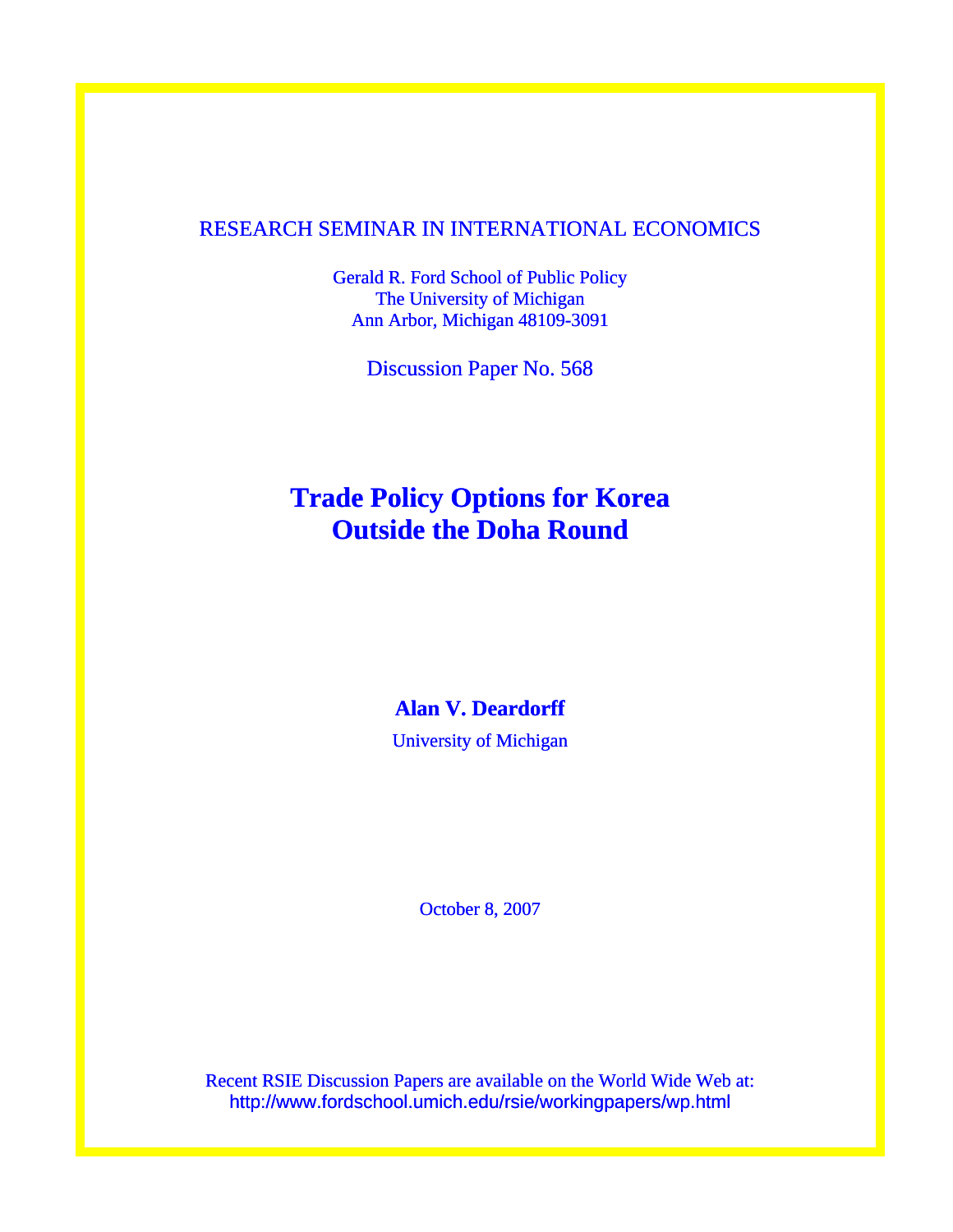## **Trade Policy Options for Korea Outside the Doha Round**

**Alan V. Deardorff** 

**The University of Michigan** 

Keynote Speech for the Conference, "The Korean Economy in the Era of Globalization: Issues and Policy Implications for Korea" Korea Development Institute August 24, 2007

> Revised October 8, 2007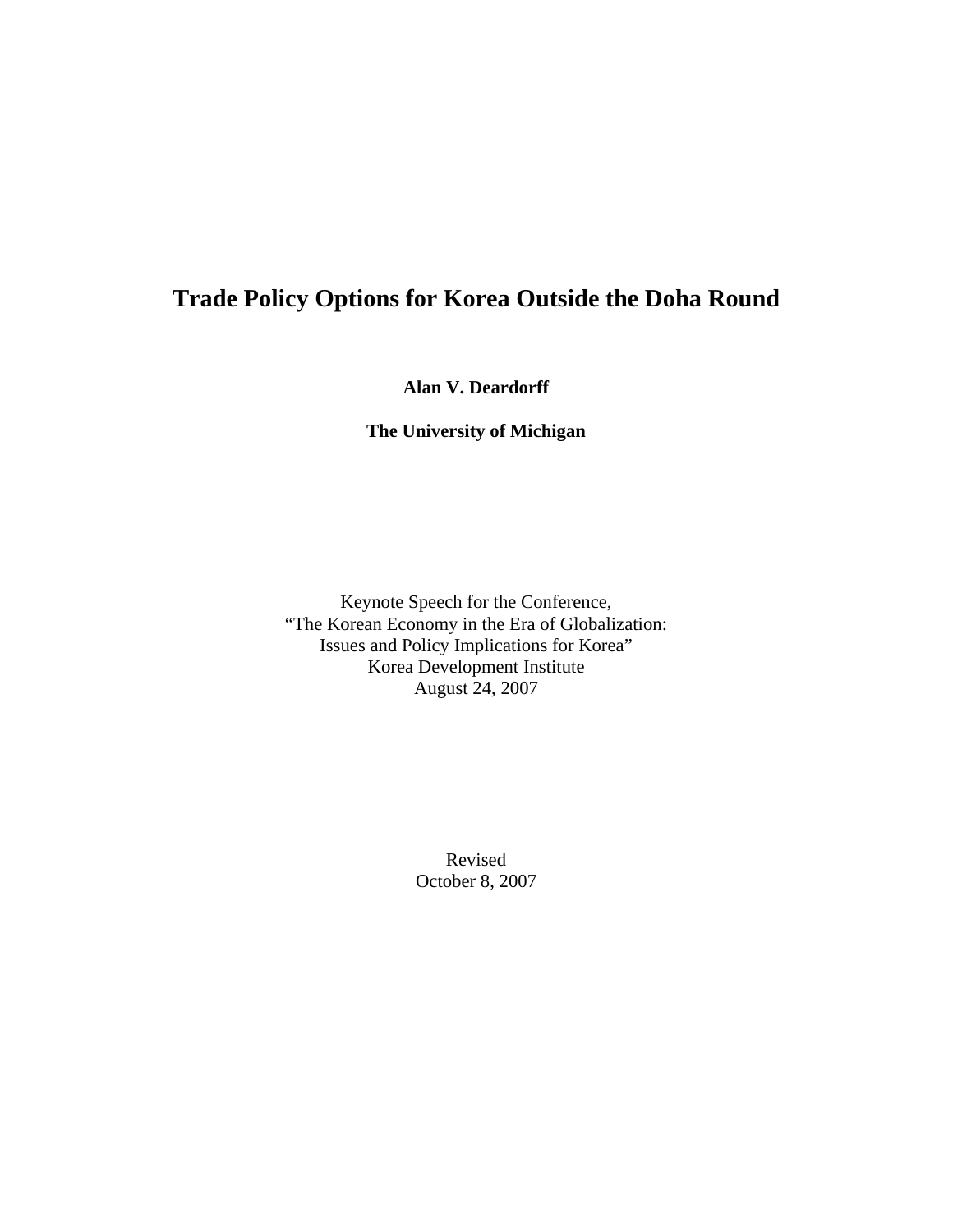#### **ABSTRACT**

# **Trade Policy Options for Korea Outside the Doha Round**

## **Alan V. Deardorff**

#### **The University of Michigan**

The Doha Round of Multilateral Trade Negotiations within the World Trade

Organization has reached an impasse from which it may never recover. Policymakers in Korea, as in other countries, must decide how to deal with this failure and what policies to pursue in its stead. Here I discuss some of the options, ranging from abandoning the WTO disciplines and raising tariffs, to unilateral reduction of tariffs to zero. Much of the discussion concerns the formation of bilateral or regional free trade agreements, which should be structured to avoid some of their less desirable features.

**Keywords:** Korea Trade Policy **Correspondence:** Trade Agreements

**JEL Subject Code:** Ford School of Public Policy

Alan V. Deardorff F13 Commercial Policy University of Michigan Ann Arbor, MI 48109-3091

> Tel. 734-764-6817 Fax. 734-763-9181 E-mail: alandear@umich.edu http://www-personal.umich.edu/~alandear/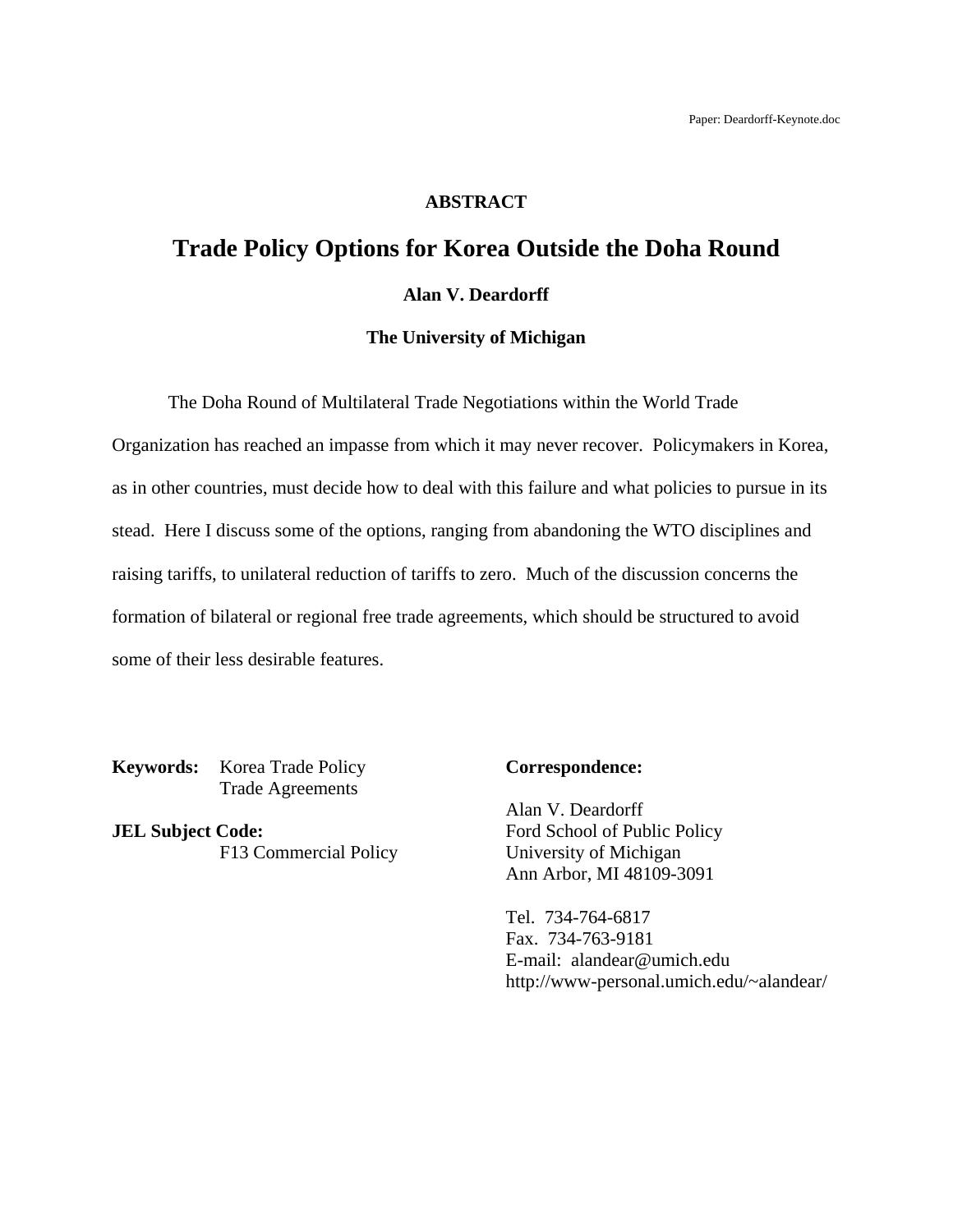## **Trade Policy Options for Korea Outside the Doha Round[\\*](#page-3-0)**

#### **Alan V. Deardorff University of Michigan**

The Doha Round of Multilateral Trade Negotiations within the World Trade Organization has reached an impasse from which it may never recover. Policymakers in Korea, as in other countries, must decide how to deal with this failure and what policies to pursue in its stead. Here I discuss some of the options.

These options include the following: Korea could simply do nothing; that is, keep its trade barriers at the level they are now and, in some cases, welcome the reprieve that Doha Round failure gives domestic industries from suffering the increased international competition that a successful Round might have entailed. I will argue that this would be a mistake. Second, Korea could view the failure of the Round as a failure of the WTO itself, and renege on its commitments not to raise trade barriers. This would be an even greater mistake.

Only slightly more positively, Korea could accept the disciplines of the existing WTO framework and seek to make even greater use of its provisions for activist trade policies. This would mean increasing use of safeguards tariffs, antidumping duties, and countervailing duties, thus using such administrative protection to the fullest extent permitted by international rules. That would not necessarily undermine the multilateral trading system, but it too, I will argue, would be harmful for the Korean economy.

 $\overline{a}$ 

<span id="page-3-0"></span><sup>\*</sup> I have benefited from conversations on this topic with Bob Stern and Honggue Lee.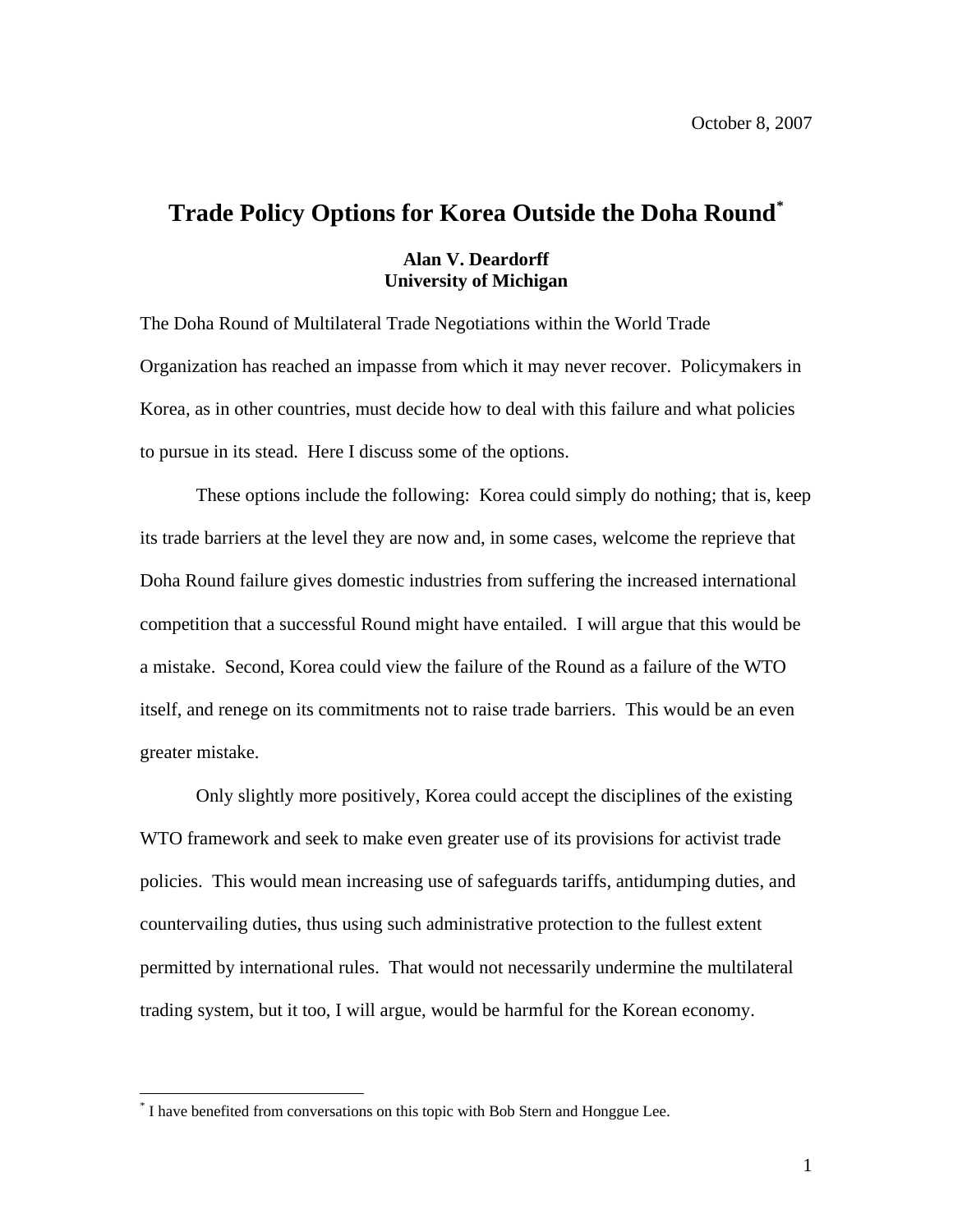Other options would entail pursuing trade liberalization outside of the Doha Round framework. Most obviously – and undoubtedly most likely – would be for Korea to negotiate bilaterally with an increasing number of trading partners to form Free Trade Areas (FTAs) and similar arrangements. It has already done this with the United States, although the agreement has not yet been ratified in either country. With or without a US FTA, Korea could pursue FTAs with many other partners. These arrangements have both pros and cons, but absent progress on the multilateral front, these offer Korea the best chance available for securing greater market access abroad. It should pursue these options wherever they arise, taking care to limit as far as possible the adverse effects that such arrangements may have.

Finally, Korea could in principle move unilaterally in the direction of free trade. This would involve reducing its tariffs from their current levels substantially toward zero, and removing any other nontariff barriers that it currently has. As a trade economist well schooled in the benefits of free trade, I naturally can see the virtues of this approach, and to the extent that Korea's trade barriers are currently high, I would strongly advocate it. However, Korea's average tariffs today, as I understand it, are below 10% *ad valorem*, and these tariffs provide a meaningful incentive for other countries to negotiate with Korea to reduce them on a bilateral basis. Since bilateral tariff reductions, by creating market access abroad for Korean exporters, benefit Korea more than unilateral tariff reduction, I will argue that it is probably not advisable for Korea to pursue the unilateral route at this time.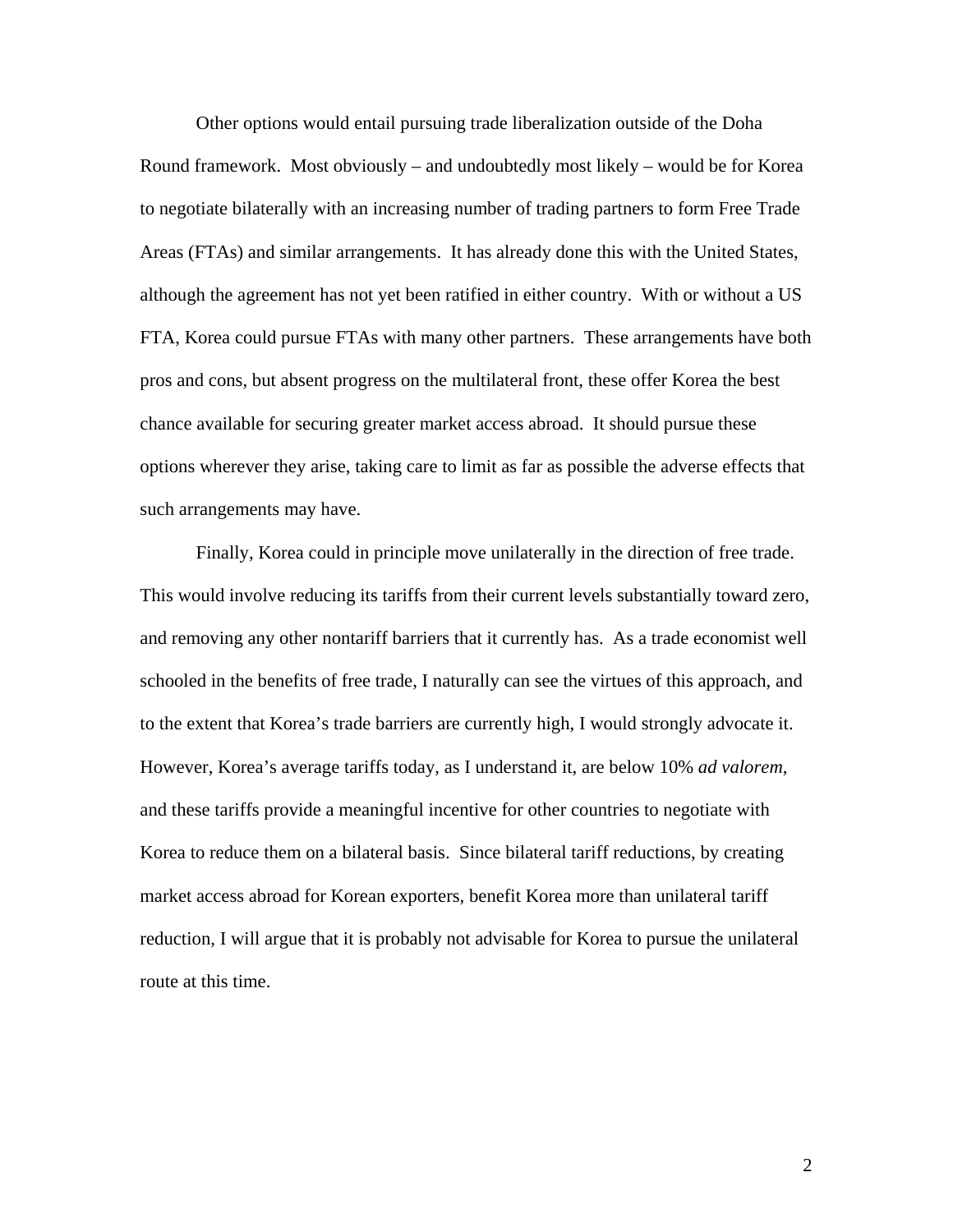#### *The Doha Round Impasse*

The Doha Round is the ninth round of negotiations for multilateral trade liberalization initiated under the auspices of the General Agreement on Tariffs and Trade (GATT), and it is the first such round attempted under the GATT's successor, the World Trade Organization (WTO). The Round has been fraught with divisive disagreements among the negotiating countries, beginning even before the Round began at the Doha Ministerial Meeting of the WTO in 2001. The previous attempt to initiate such a Round, at the Seattle Ministerial in 1999, failed in part because of such fundamental disagreements between high-income and low-income countries. These and other disagreements were temporarily put aside, in Doha in the aftermath of the September 11 2001 terrorist attacks, and the Doha Round began with high aspirations to open markets in both high- and lowincome countries to the benefit especially of the latter. With this in mind, the Doha Round was christened the Doha Development Agenda.

 The disagreements remained, however, and soon resurfaced. The countries of Europe resisted substantial opening of their markets in agriculture, and the United States resisted substantial reductions of its subsidies in agriculture, both of which were forcefully demanded by the low-income countries as well as by each other. At the same time, most low-income countries resisted the substantial market opening in both manufacturing and services that high-income countries insisted were the quid pro quo for even the minimal liberalizations that they were offering. These rifts became most apparent at the Cancún Ministerial in 2003, when a group of low-income countries – now usually called the Group of Twenty – coalesced for the first time in order to resist letting the US and EU set the framework for negotiations. That meeting ended in failure.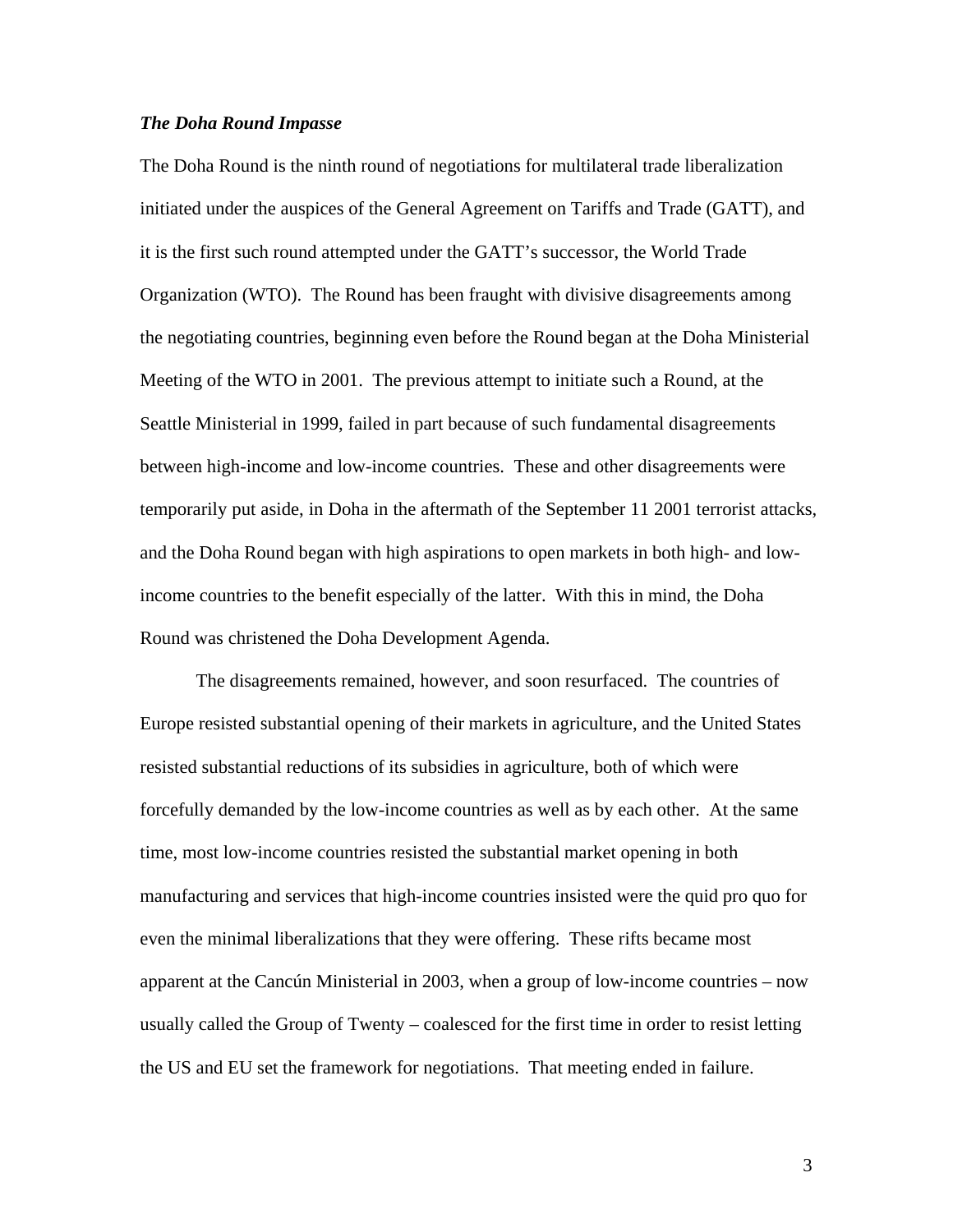Since the Cancún debacle, the Doha negotiations have stumbled only hesitantly forward. The framework that eluded negotiators in Cancún was achieved in Geneva in 2004. The next Ministerial Meeting, in Hong Kong in 2005, managed to end in success, but only because the negotiators reduced their aspirations for progress to a bare minimum. By the summer of 2006, so little progress was being made that Pascal Lamy, Director General of the WTO, suspended the negotiations. In February 2007 he announced that negotiations had resumed, but while he now claims to see a high level of commitment to conclude the Round, nobody is predicting a successful conclusion to the Round any time soon.

 Meanwhile, the Trade Promotion Authority that the US Congress had granted to President Bush has now expired. This means that, if the Round does reach a successful conclusion, it is unclear how it will be ratified by the United States. At the rate that it is now progressing, one might reasonably expect such ratification to become an issue only after the next presidential election in the US, but whether this will make ratification easier or harder remains to be seen.

 In short, the Doha Round is far from a sure thing. I would hope that Korea, like other WTO members, is participating actively in the negotiations and doing all that it can to push them toward a successful conclusion. But realistically one should not count on that success, and Korea's trade policy today needs to be formulated on the assumption that the Doha Round will fail.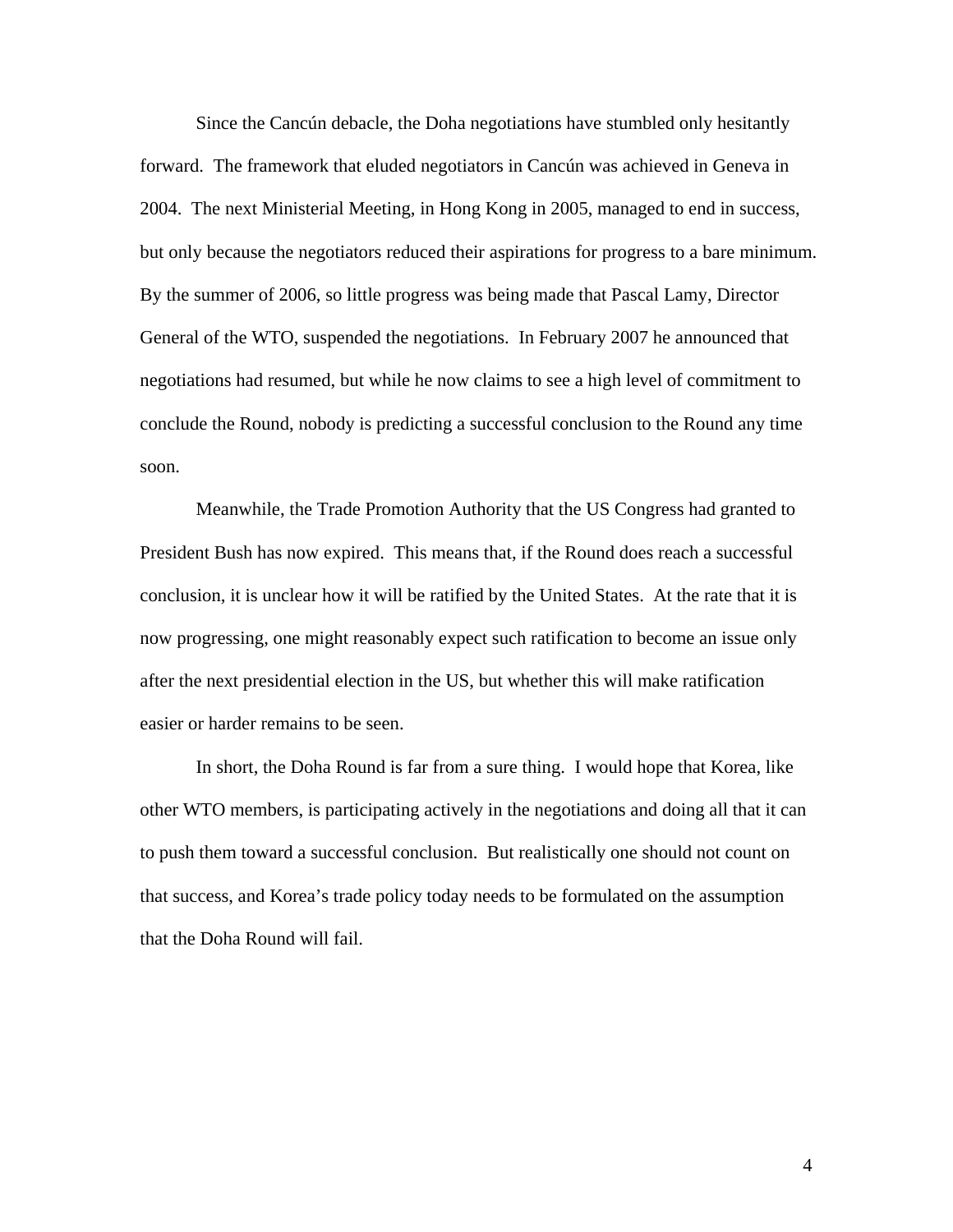#### *Options: Do Nothing*

The likelihood that the Doha Round will fail is undoubtedly good news to some in Korea. For reasons I have never really understood, Korean farmers have been perhaps the most visible demonstrators against the WTO and the Doha Round since at least the Cancún Ministerial when one of them gave up his life for the cause. In Hong Kong, also, the only demonstrators to capture much attention from the press were from Korea. I can only assume, therefore, that these opponents of the WTO must be pleased at the Doha Round's lack of progress. Given the reluctance with which other high-income countries have offered to reduce protection and assistance in agriculture, I am not sure that they had much to fear, realistically. But they must surely view it as a victory for their cause.

 Of course farmers in Korea are only a small minority. The much larger majority of Korean workers have, whether they know it or not, prospered handsomely from the world trading system and Korea's ability to export. Fortunately, previous rounds of GATT trade negotiations have already brought tariffs in most high-income countries to low levels on the products that Korea now succeeds in exporting. Tariffs remain high in textiles and apparel, but wages in Korea have risen to the point that it produces little in these sectors and is involved in exporting primarily when it can manage production in other lower-income countries. Therefore, the current state of the world trading system is largely favorable to Korea, and the status quo is not a bad place to be.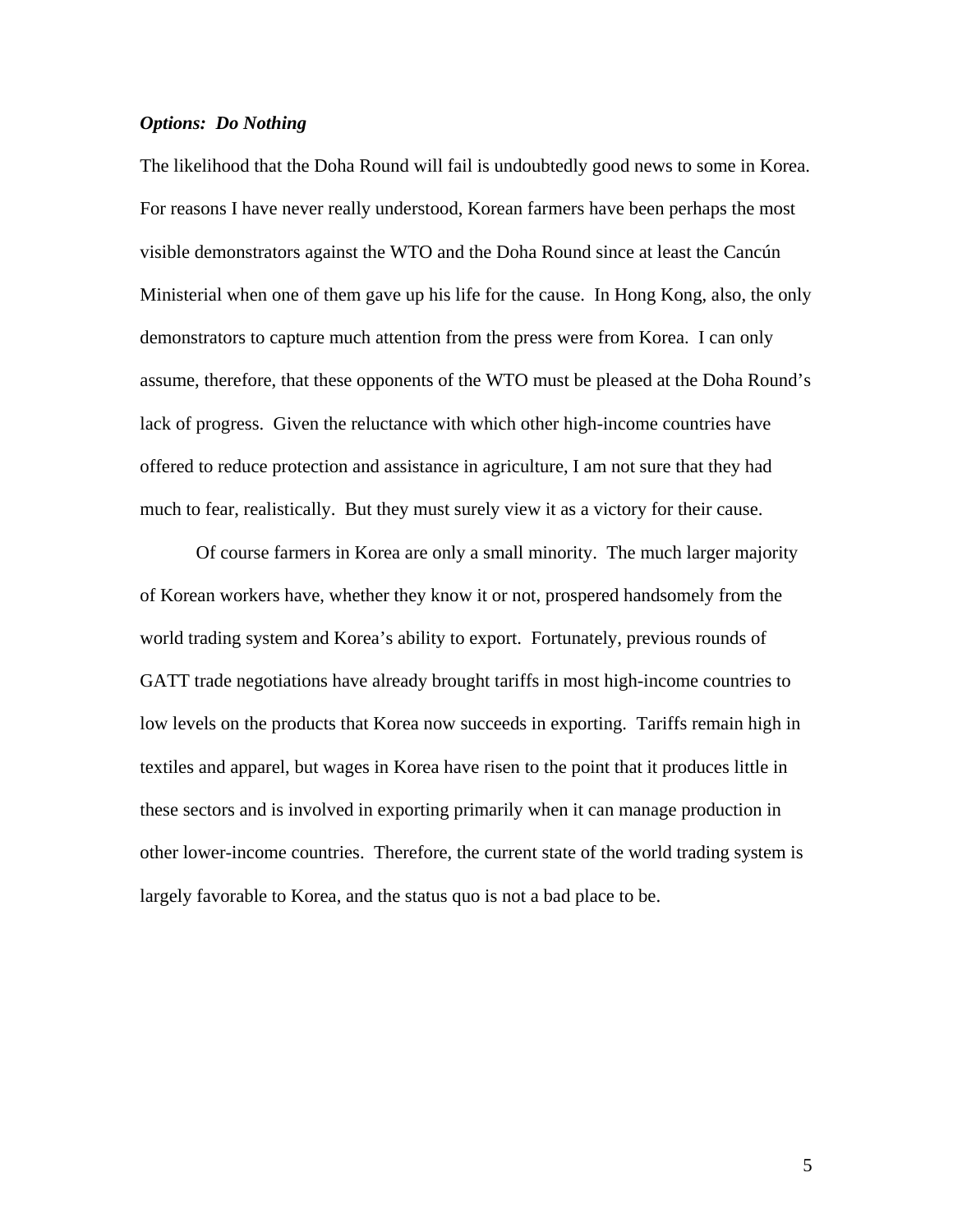On the other hand, Korea has prospered by steadily expanding its exports and its presence in a widening range of industrial products. To continue that expansion, it would benefit from further liberalization, especially in the lower-income countries of Asia where it has a geographic advantage. Also, as Korean wages continue to rise, one may expect Korea, like other high-income countries, to move increasingly into services. Here, liberalization under the WTO has only just begun, and the Doha Round held hopes for substantial progress. Thus, although it may be acceptable from the Korean perspective that trade liberalization has come to a halt, it is surely not optimal. Korea's rapid progress through most of the last several decades has been facilitated by trade and by trade liberalization. If that stops, so may Korean growth.

#### *Options: Retreat from Trade*

It therefore hardly needs stating that a retreat from trade would be an even worse option for Korea. But it does need to be stated, because a failure of the Doha Round will be viewed by some as a failure of the WTO system as a whole, and therefore as a signal that countries' obligations as WTO members are no longer binding. In spite of Korea's success as an exporter, it inevitably still has numerous firms that compete with imports, both in sectors where Korea never had comparative advantage and in others where it has lost an earlier comparative advantage as its income and wages have risen. These firms and their workers, like import competing workers everywhere, will demand protection, and if the WTO is seen as defunct, it will become harder to say no. It may not be only the Korean farmers who, in the future, seek sympathy for, and policy relief from, the threats from imports.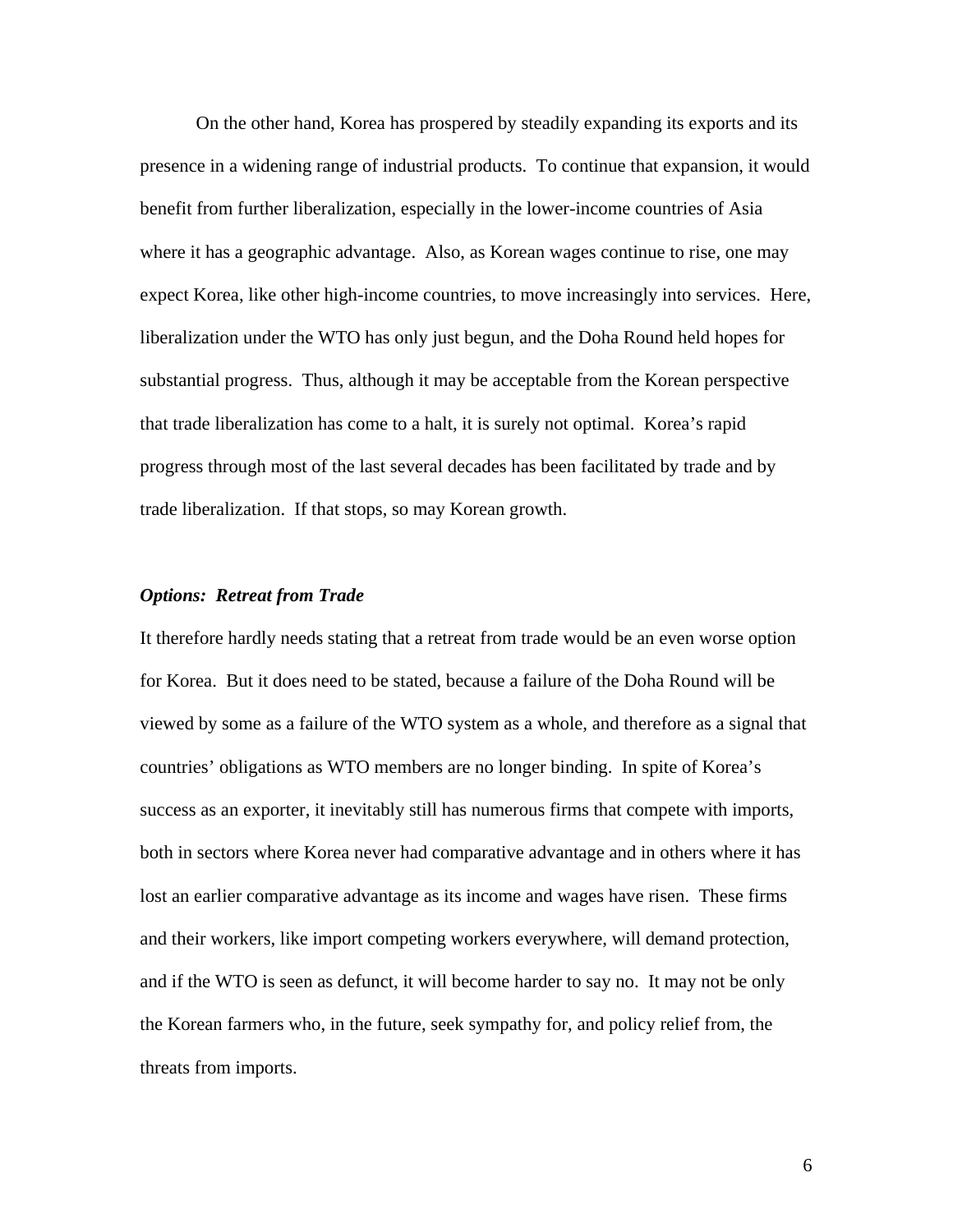Resisting these demands will require strong political will on the part of politicians and bureaucrats who understand the importance of trade. Fortunately, from what I have seen in Korea, this understanding is more widespread than it seems to be in the United States. I therefore am optimistic that, if a retreat from liberal trade does take place in some parts of the world, Korea will be one of the last countries to join that retreat. I hope I'm right.

#### *Options: Use the WTO More Aggressively*

In fact, the possible failure of the Doha Round does not by any means imply the demise of the WTO. The 151 countries that are now members of the WTO are bound by their commitments under international law to abide by its provisions, and I am actually quite confident – barring some unforeseen calamity and breakdown of international norms – that the world trading system will survive unscathed subject to the constraints delineated in the WTO agreements. More likely than that countries will abandon those commitments is that they will begin to use more aggressively the provisions that the WTO provides for them, both to restrain trade themselves under certain circumstances, and to initiate complaints against other countries who do this inappropriately. Thus we may see increased use of tariffs by countries claiming justification under the WTO Safeguards Clause or as WTO-legal antidumping or countervailing duties. And we may see increased filing of complaints against alleged illegal practices that, if successful, may lead eventually to WTO-sanctioned retaliatory tariffs. If this occurs, some might argue that Korea should participate out of self defense in the wave of trade actions.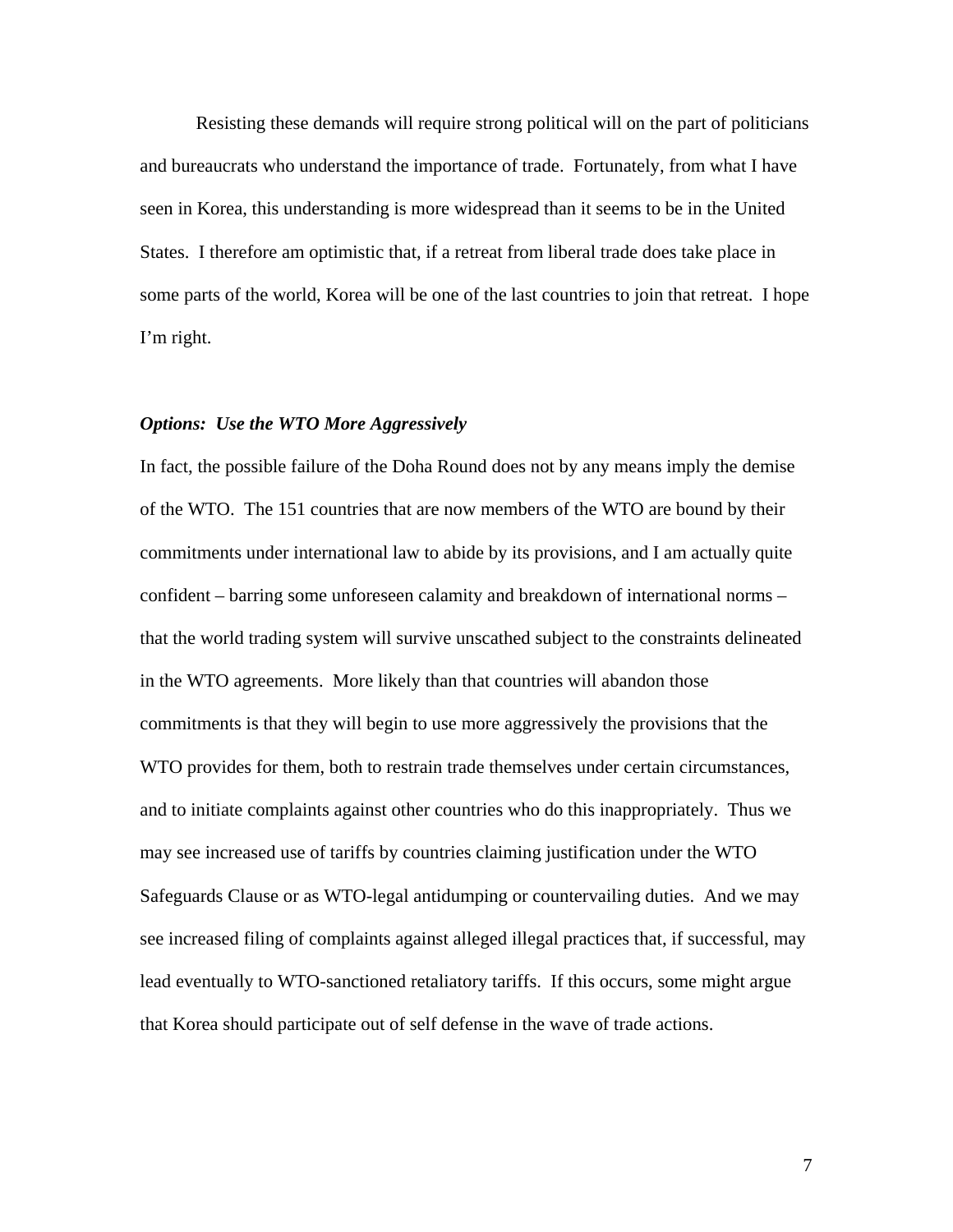I have seen it argued that such a proliferation of trade actions is to be expected precisely because countries have postponed them in recent years during the Doha negotiations. The argument is that countries wanted to avoid disrupting the negotiations and therefore restrained themselves from actions that they could have done legally under WTO rules. If so, then there must now be a backlog of legitimate trade actions just waiting to be undertaken as soon as confidence in the success of the Doha Round is broken.

 So far, however, I see no evidence that this is happening. The Doha Round negotiations were suspended in the summer of 2006, but this did not unleash a flood of dispute settlement cases. Figure 1 shows the numbers of cases initiated in the WTO during the 12 months to July 12, 2007, (the most recent case listed by the WTO as of this writing), together with the numbers of cases filed in each preceding 12-month period. The number of cases since the Doha-Round suspension is only slightly larger than in the previous four years, and much smaller than in the earlier years after the WTO was created.

 Thus, it is not clear that other countries will in fact become more aggressive with their use of trade policies and complaints. But even if they do, the case for Korea responding in kind is not obvious. The economics of "trade wars" suggests that, while countries may view themselves as gaining when they unilaterally depart from free trade, collectively they all are likely to lose when they all do it.<sup>[1](#page-10-0)</sup> A sufficiently large country may, perhaps, deter such a breakdown of international cooperation by committing to retaliate. But while South Korea is a significant player on the world stage and a vibrant economy, it is not large enough to play that role. It would, in my view, only hurt itself by more aggressive use of trade policies.

<u>.</u>

<span id="page-10-0"></span><sup>&</sup>lt;sup>1</sup> See Johnson (1954), Grossman and Helpman (1995).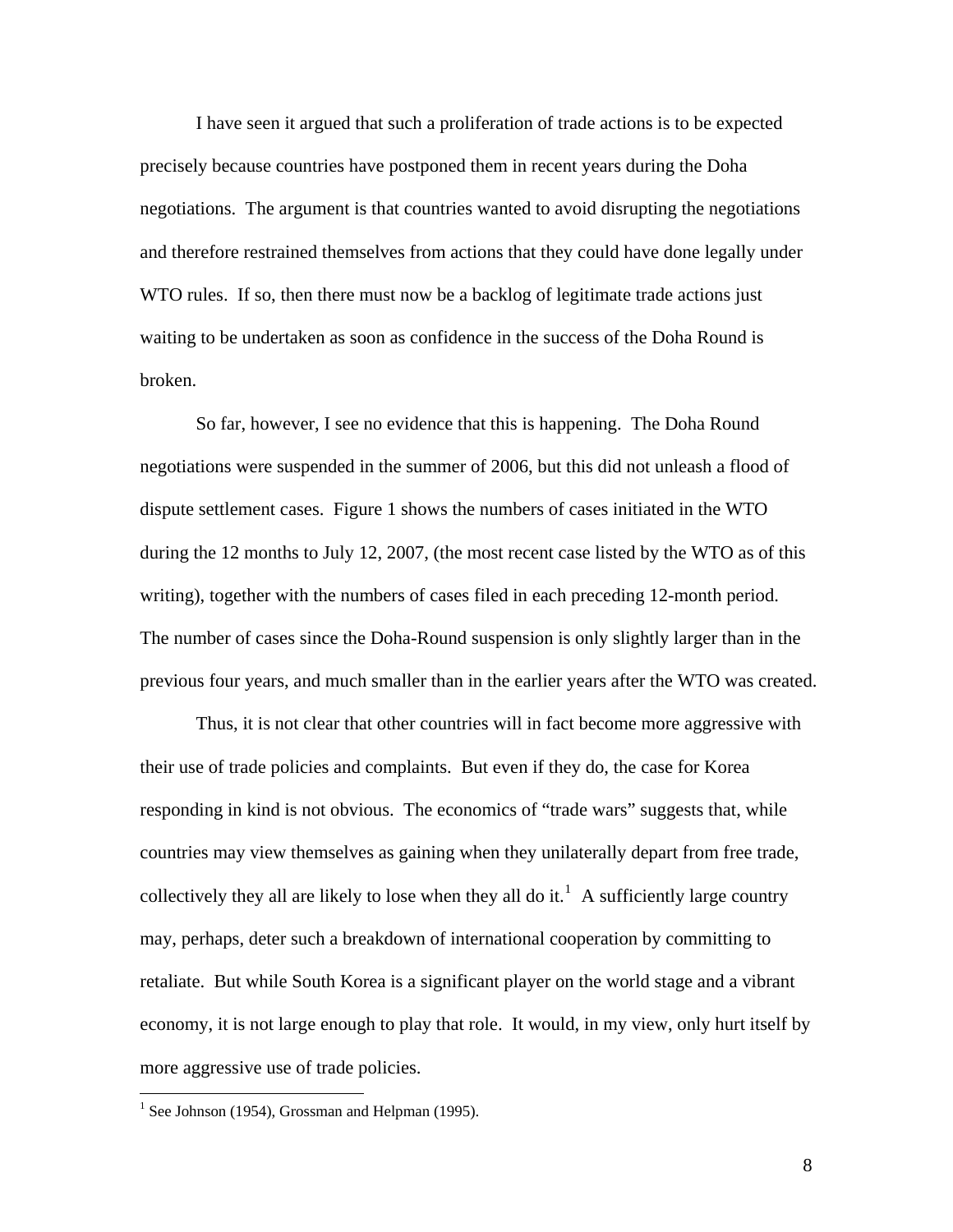Some might argue, independently of whether other countries do this, that membership in the WTO entitles countries to use its provisions for safeguard, antidumping, and countervailing duty protection, and that therefore countries *must* use these policies in order to derive full benefit from their membership. This misunderstands the reason that these policies are permitted by the WTO. For the most part, these policies are permitted in spite of their adverse consequences for the world trading system and for the economic well-being of countries that use them. They are justified, instead, primarily by the need to co-opt protectionist interests that might have otherwise prevented the GATT and WTO from ever being created. Permission to use these policies does not at all imply an international consensus that their use is desirable.

 As for the more active use of WTO Disputes, I would say that Korea should indeed use that mechanism whenever appropriate – that is, whenever other countries violate WTO rules with adverse consequences for Korea. However, the case for initiating WTO disputes is no greater without the Doha Round than with it. And in any case, the objective in such disputes must be to persuade other countries to discontinue undesirable policies, not to invoke the retaliation that may become necessary if they don't. While the threat of authorized retaliation is a necessary component of the Dispute Settlement Mechanism in order for it to work, the effect of retaliation itself is harmful, usually for all concerned.

#### *Options: Free Trade Agreements*

I have ignored, so far, the option that seems most likely to be chosen and that has, indeed, already been pursued by Korea and by many other countries: the negotiation of bilateral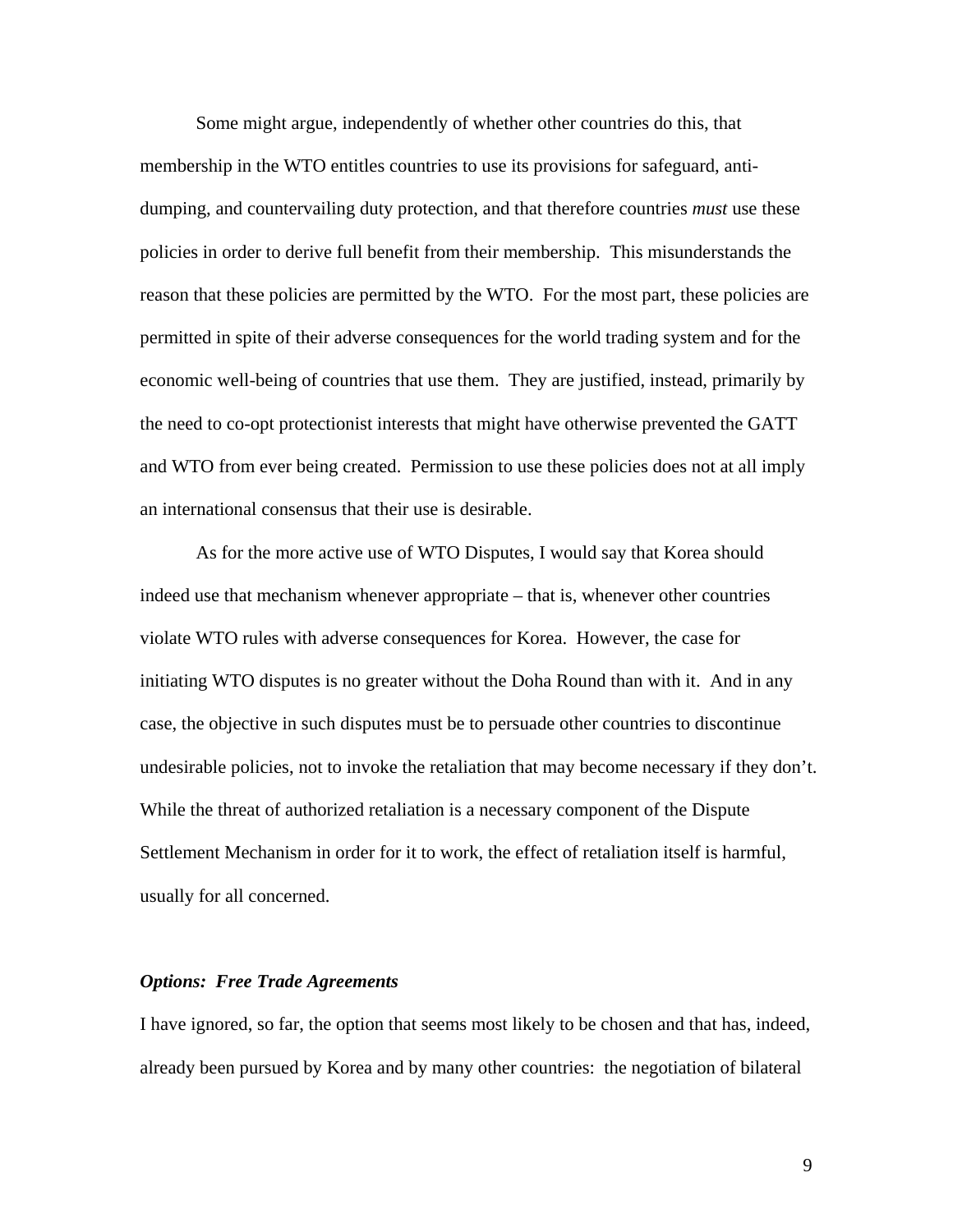or regional Free Trade Agreements (FTAs) and other such preferential arrangements. It was when the previous round of multilateral trade negotiations, the Uruguay Round, was stalled that the United States entered into its first economically significant FTA, with Canada. $^2$  $^2$  Until then, the US had been a staunch proponent of multilateral negotiations exclusively. But when the Uruguay Round appeared to be making no progress, the US dropped its resistance to bilateralism and negotiated an FTA, first with Canada in 1989 and then including Mexico in the three-country NAFTA, which went into effect in 1994. Since then the US and numerous other countries have negotiated FTAs throughout the world.

As shown in Figure 2 from the WTO, more than 350 such arrangements have been notified to the GATT or WTO over the last half century, and more than 200 of these are regarded as "active." This is something of an exaggeration, since many agreements appear twice in this tabulation, once for goods under GATT and again for services under the General Agreement on Trade in Services (GATS). Nonetheless, it is clear that many such arrangements have been created, and it is also the case that many more are currently being negotiated. The United States, for example, at last report was negotiating with at least ten other countries. $3$ 

 The existing agreements in Figure 2 include three that involve Korea: with Chile, Singapore, and the European Free Trade Association (Iceland, Liechtenstein, Norway, and Switzerland). In addition, Korea has now concluded an FTA with the United States, though this is yet to be ratified in either country. And it is my understanding that Korea has engaged in negotiations towards FTAs with Canada, Japan, Mexico, India, and the

<span id="page-12-0"></span><sup>&</sup>lt;sup>2</sup> Before that the US negotiated an FTA with Israel in 1985.

<span id="page-12-1"></span> $3$  See USTR (2006), which is the most recent document I've been able to find listing this information.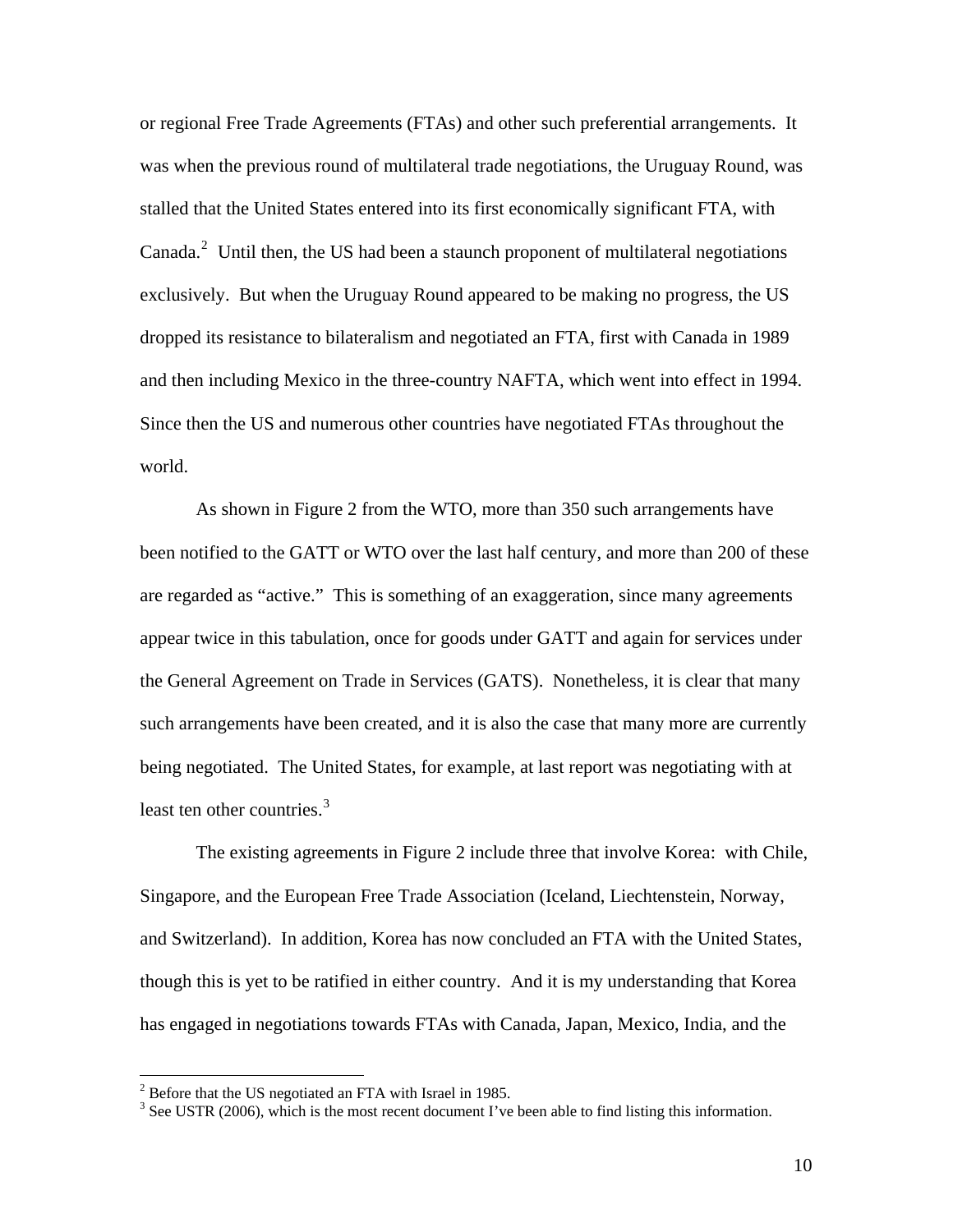Association of Southeast Asian Nations (ASEAN). The US-South Korea FTA is particularly important because of the size of the two countries and their trading relationship, as well as because of the incentive it provides for other countries in the region to hasten negotiation of other FTAs.<sup>[4](#page-13-0)</sup>

 Thus it seems clear that such preferential arrangements will continue to encompass more and more countries, with or without the Doha Round, and that Korea will inevitably be part of that movement. This is not necessarily a good thing, either for the world or for Korea itself, as such arrangements are well known in economic theory to be less than optimal and possibly distinctly harmful, even to the participants, due to trade diversion. However, the empirical evidence that we have suggests that most FTAs have been or are likely to be beneficial to their participants, and even that participants stand to gain more than non-participants lose.<sup>[5](#page-13-1)</sup> Thus the proliferation of FTAs, which may accelerate due to failure of the Doha Round, may actually be beneficial.

 In order to maximize the benefits from the proliferation of FTAs, they should be configured to mimic as far as possible the benefits from multilateral free trade. To achieve this, Korea should use its considerable economic and political leverage to insure that the FTAs to which it agrees discriminate is little as possible against outside countries. This will require careful attention to several aspects of these agreements: rules of origin, provisions for expansion, sensitive sectors, and commitments beyond trade.

#### *Rules of Origin*

Free trade agreements, because they leave their participants free to levy their own different tariffs on imports from outside countries, necessarily include rules of origin. To

<span id="page-13-0"></span> 4 See Barfield (2007).

<span id="page-13-1"></span> $<sup>5</sup>$  See Brown et al. (2006) for estimates of the welfare effects of a variety of potential FTAs.</sup>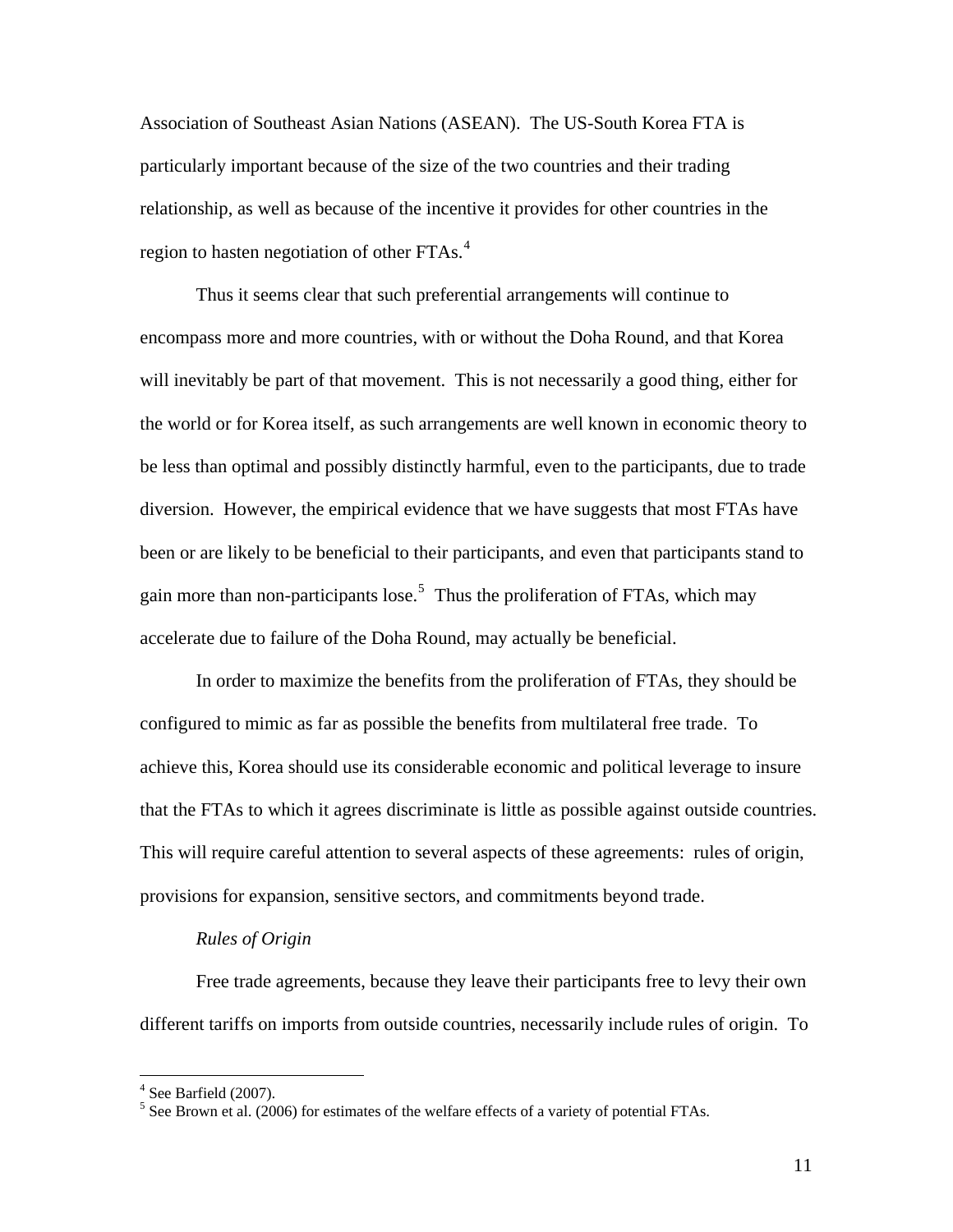avoid imports entering one member country at a low tariff and then crossing tariff-free to another member that has a higher tariff, trade among members is free only for goods that are deemed to have originated within the FTA. What this means, however, can be very complex and often constitutes the cumbersome fine print of a free trade agreement. Because rules of origin tend to be technical and therefore ignored except by specialists, they can easily be written to favor domestic producers and to discourage imports.<sup>[6](#page-14-0)</sup> Indeed, it is possible for the net effect of an FTA to be even more protectionist against imports from outside countries than if the FTA had not been formed at all, and this is in addition to its trade diverting implications.

If economists could agree on a set of ideal rules of origin, then these could be written into the GATT Article XXIV that spells out the legal justification for FTAs. If that were the case, my advice here could simply be that Korea enter only those FTAs that are legal under Article XXIV. That would not assure that rules of origin would be harmless, since actual FTAs have never, to my knowledge, been challenged in the GATT or WTO. But it would be a start.

However, economists have not agreed on what form rules of origin should take. This is not surprising, given that FTAs are intrinsically inferior to multilateral free trade, so that conventional welfare economics would dictate rules of origin that completely undermine an FTA's discriminatory nature. In a sense, the stringency of rules of origin is simply a reflection of the political forces that led to the FTA in the first place, as opposed to moving to multilateral free trade. Often, one can discern which sectors of an economy were able to exert the greatest protectionist pressure on an FTA's negotiators by looking at the stringency of the rules of origin.

<u>.</u>

<span id="page-14-0"></span> $6$  See Deardorff (2004).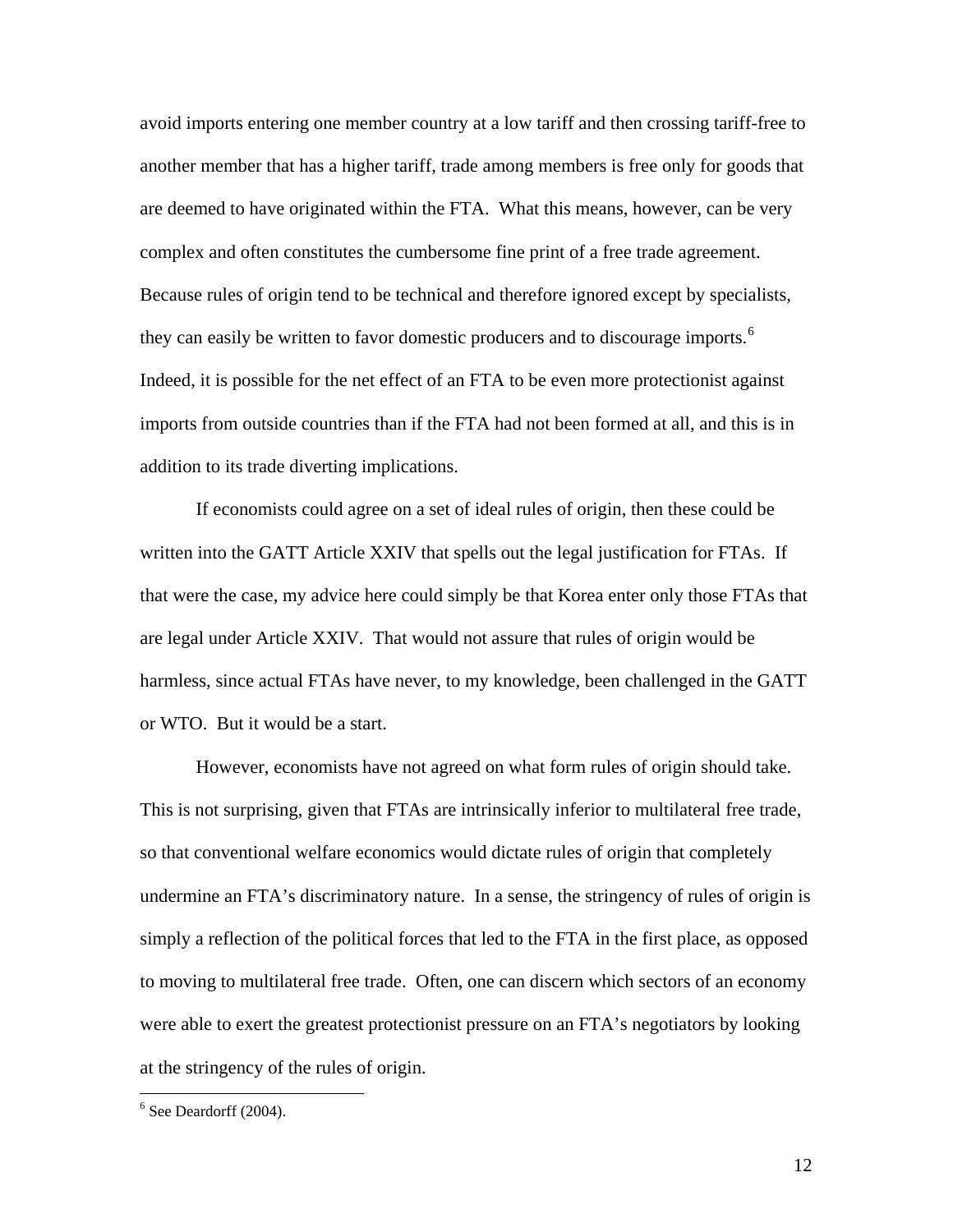It is therefore important not just that rules of origin be relatively permissive, but that they be uniform across sectors in order to avoid being co-opted by the interests of particular domestic industries. I, for example, would favor a uniform rule of origin requiring, say, that fifty percent of a product's value added be produced within the countries of the FTA in order for it to qualify for tariff-free movement across the FTA's internal borders. But I would rather raise this percentage, and keep it uniform, than allow separate industries to specify their own rules of origin as was done in the NAFTA for automobiles and textiles and apparel.

#### *Expansion*

It is customary for FTAs to include provisions for expanding them to include other countries. Unfortunately, those provisions typically permit new members only with the individual assent of each incumbent member. This means, in turn, that each existing member of an FTA can negotiate with new members whatever terms they like, and they therefore need not admit new members at all.

As a result, instead of FTAs expanding to include new members, one customarily sees new bilateral FTAs negotiated between individual members of an existing FTA and third countries. Korea, for example, is negotiating FTAs with the US, Canada, and Mexico, all members of the NAFTA, rather than simply trying to add Korea to the NAFTA group. This is a cumbersome process that may not succeed in all three cases, and if so trade will be less than completely free among the four countries. Furthermore, even if all three of these bilateral FTAs are created, the result will be something less than an FTA encompassing all four countries. The NAFTA rules of origin, for example, will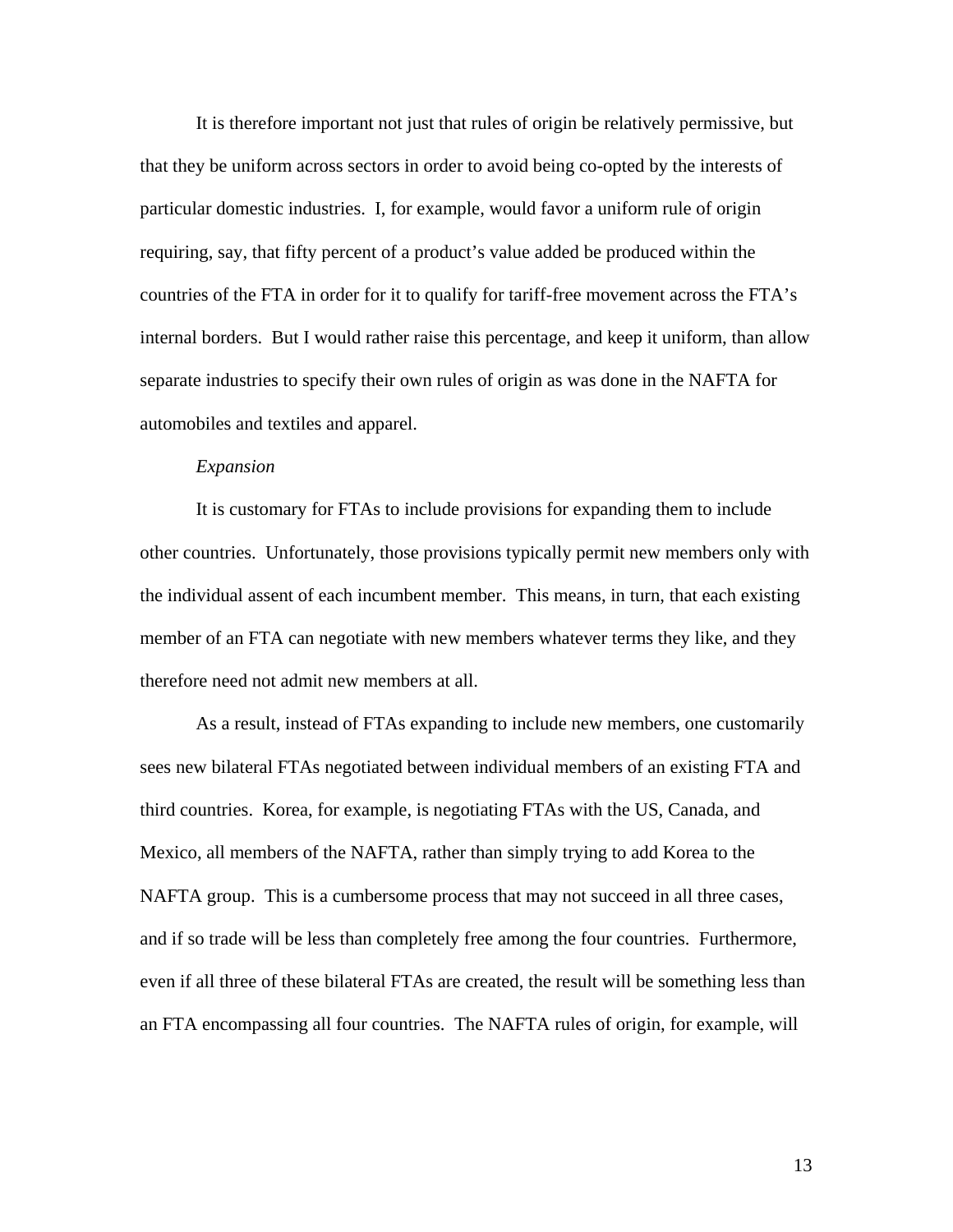not permit Korean-produced goods to cross tariff-free into the US if they had first entered into Mexico perhaps for further processing.

One could avoid this problem, presumably, by having a single set of negotiations involving both the new country and all of the incumbent member countries simultaneously, just as the NAFTA added Mexico to the US-Canada FTA in negotiations that included all three countries. Unfortunately, such negotiations may become even more cumbersome and unmanageable, given that the members of an FTA are usually unwilling to delegate any of their negotiating function to a central body, as members of the European Union have done for its expansion.

It would be preferable, therefore, if FTAs were simply to specify from the outset that *any* country could join their group on the same terms as the existing members, without the need for additional negotiations and thus impediments. If that were the case, then FTAs would be discriminatory only against countries that themselves chose not to join, and one could imagine that FTAs would expand over time to encompass more and more of the world, approaching in the limit the ideal of multilateral free trade.

Barfield (2007) refers to this as the FTA having a "docking provision," which he says "would allow other nations in the region to join when they were ready." He does not envision such a provision applying globally, but states the more modest aspiration that it apply to a regional grouping of countries that have agreed in principle to the objective of free trade, such as the Asia Pacific Economic Cooperation (APEC) group of countries.

For this to work, the language of an FTA would have to be written with a view to such expansion. It could not, for example, specify the member countries by name, but only generically. And ideally it should not include particular provisions that only make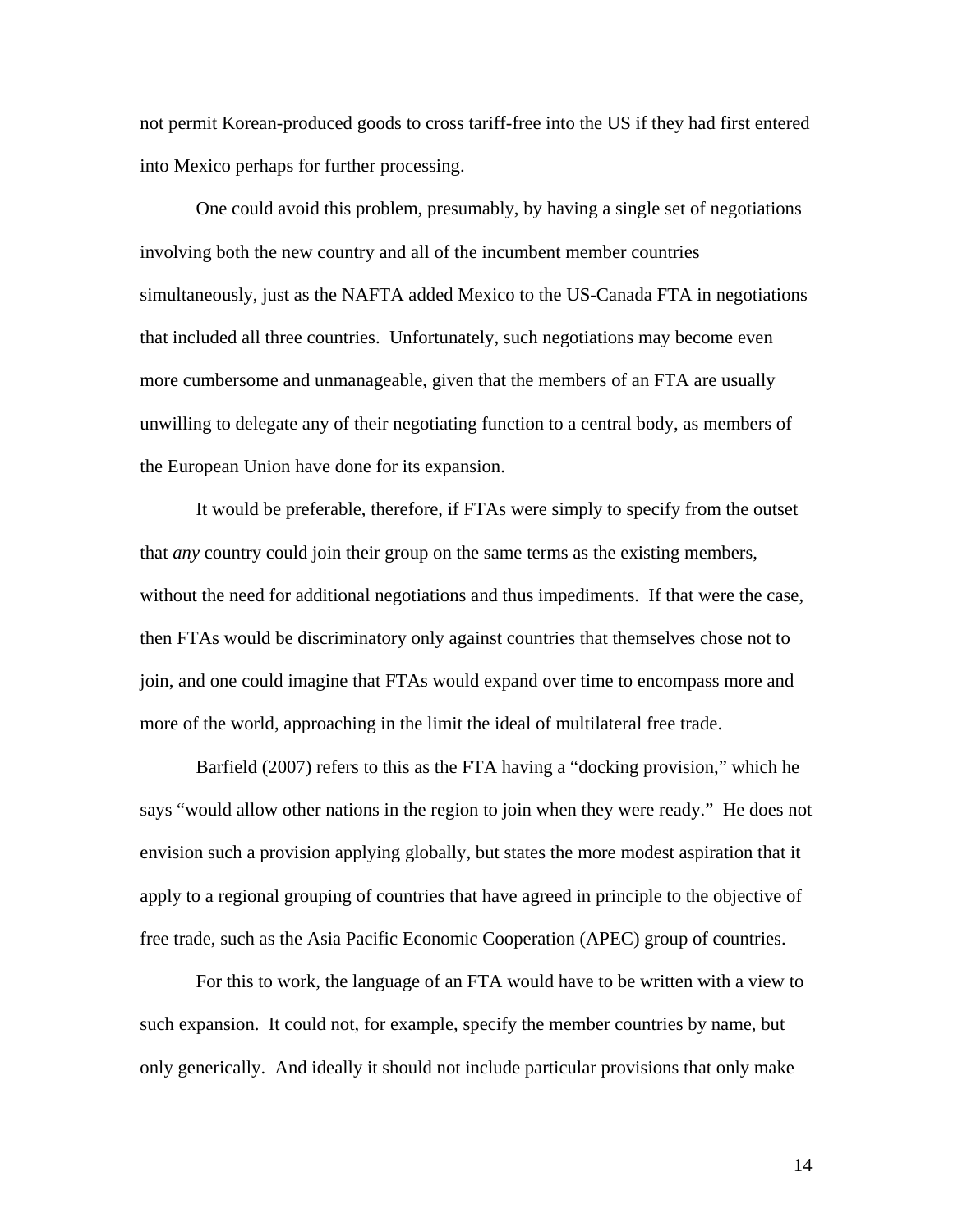sense for particular countries or country pairs, since these would invite appeals for similar provisions tailored to new members. But the central function of an FTA could easily be stated to apply to whatever countries ultimately become members: that there should be tariff-free trade among members subject to a rule of origin that is defined for all members as a group.

#### *Sensitive Sectors*

In their ideal form, FTAs encompass all trade among member countries. In practice, countries often identify "sensitive sectors" for which free trade among members is delayed, perhaps indefinitely. As one would expect, these are usually sectors in which producers are most likely to be displaced by trade. This means, in turn, that these are the sectors in which the costs of trade, the benefits of trade, and also the net benefits of trade, are largest. If the response to this sensitivity is only to slow down the process of liberalization, but not to stop it altogether, then that is probably wise. An alternative would be not to identify such sensitivity in advance, but rather to use safeguards policies – which provide temporary protection in response to injury from trade – after the fact if the disruption from trade turns out to be large, but this alternative is more or less equivalent to exempting sensitive sectors.

The danger in dealing with sensitive sectors is twofold. First, once it is accepted that some sectors may be sensitive, a great many sectors are likely to request that status, thus undermining the broad liberalization that an FTA should entail. Second, sensitive sectors may become permanently exempted from liberalization. The FTA itself may state that they are exempted, or fail to list them among sectors to be liberalized. Or it may promise liberalization in these sectors but postpone it so far into the future that it ceases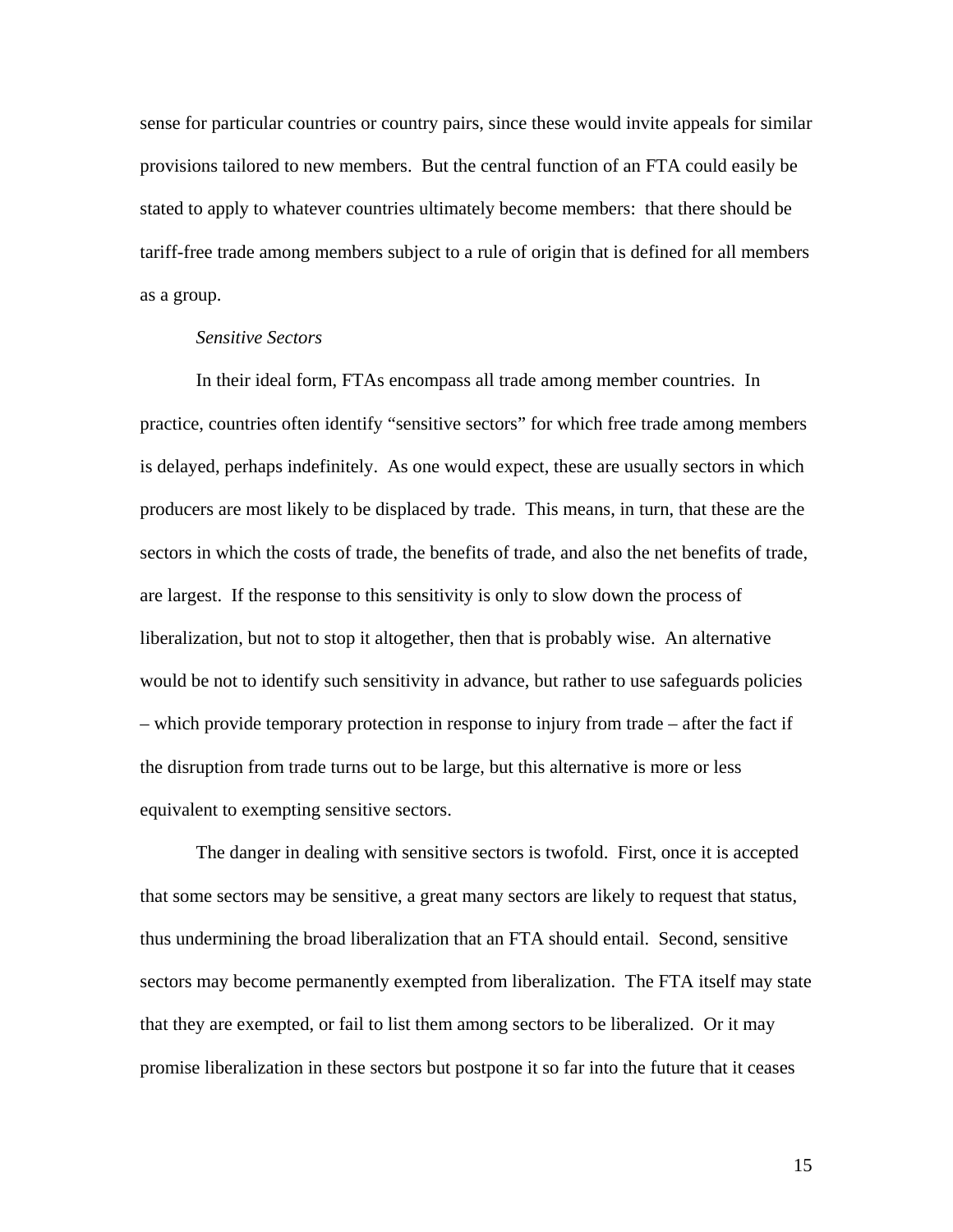to be credible. The danger of the latter is that participants in the sector will therefore fail to undertake the adjustments that would have lessened the cost of trade liberalization, so that when the time comes to do it, they argue successfully for further, and therefore implicitly indefinite, postponement.

To avoid this latter eventuality, I would argue that all sectors, even sensitive ones, should be put on some sort of immediate track toward free trade in an FTA. For example, tariffs might be reduced linearly to zero in every sector over a period of some number of years, with that number being larger in the case of sensitive sectors. That way, even those sectors will experience some small tariff reduction immediately and each year thereafter, providing the demonstration that the FTA is real, even for them, and producing the incentive to deal with it.

#### *Other Commitments*

At a minimum, an FTA entails zero tariffs on goods traded among the member countries. But in practice, FTAs are much more than that (and also, often, much less than that, due to the exempted sectors just discussed). FTAs today usually cover trade in some services, as well as goods, and they have provisions concerning many other issues, such as international investment, intellectual property right enforcement, environmental standards, and labor standards. In fact, some would say that the primary motive for large countries like the US to enter into such agreements with its smallest trading partners lies in these other issues, not in trade *per se*.

Whatever the motive, the presence of these other issues in FTAs complicates them considerably. It is a commonplace of international trade theory that the gains from trade accrue to both partners, so that an ideal trade agreement might be expected easily to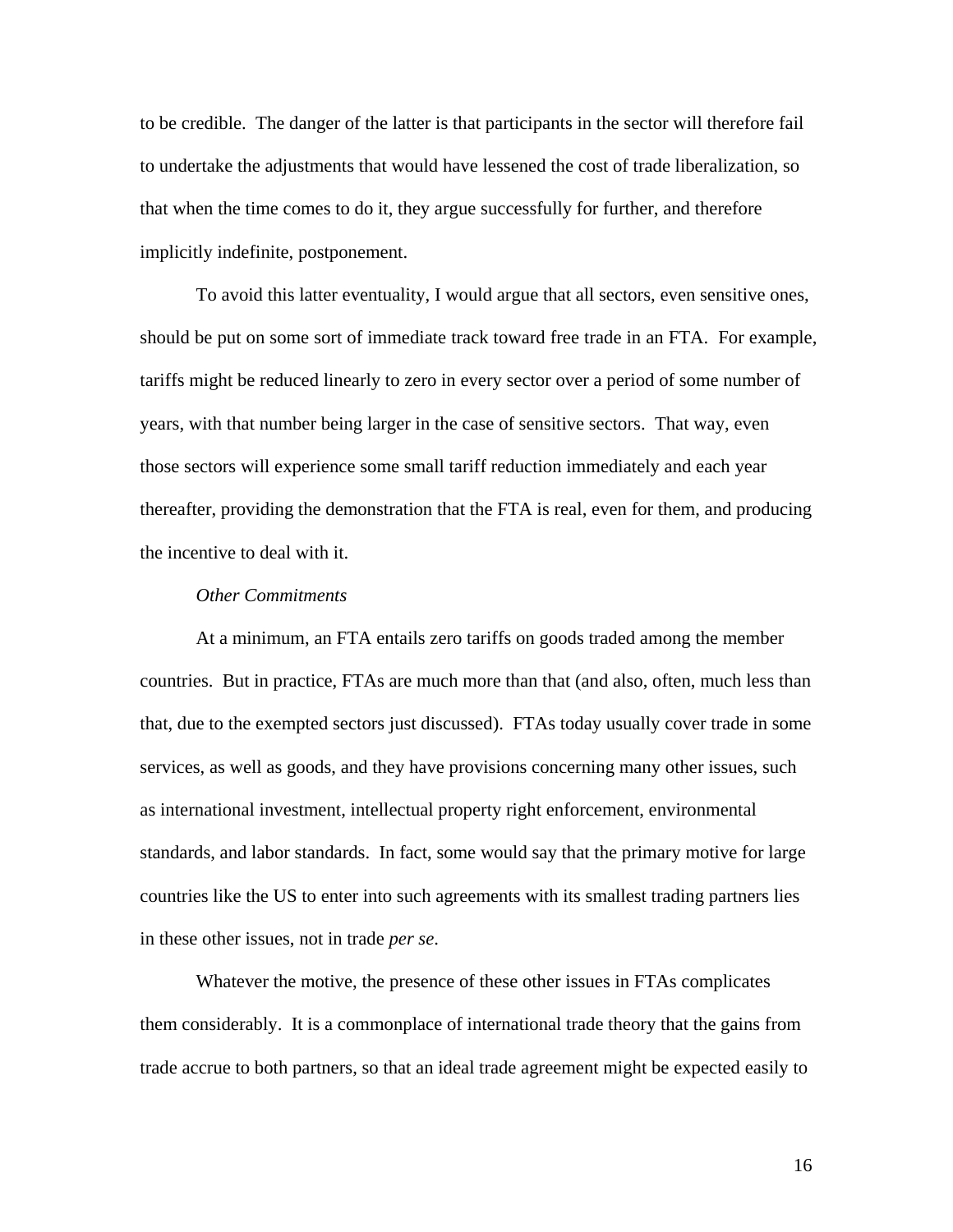benefit both parties. The same is true of some of the other issues that find their way into FTAs, but not necessarily of all of them. If a country is pushed to implement more stringent standards than are appropriate for its level of income, for example, this may produce primarily an income transfer from itself to the country demanding the higher standard. This is most clearly the case with patent rights, as I have written in Deardorff (1990), but the same is true, in a sense, with environmental and labor standards.

The danger, then, is that the non-trade portions of an FTA become essentially transfers between countries based on their negotiating power and expertise, transfers that essentially extract the gains from trade from the weaker partner. Jagdish Bhagwati, who has expressed long-standing skepticism about the desirability of preferential trading arrangements, waxes even more critical when he confronts their tendency to incorporate non-trade provisions. See for example his US Congressional testimony regarding FTAs with Singapore and Chile, in Bhagwati (2003).

The lesson for Korea is twofold, although probably unlikely to be heeded. First, it should resist pressures from larger trading partners such as the US to include non-trade provisions in trade agreements with them. And second, it should refrain from incorporating such provisions in the FTAs that it negotiates itself with weaker partners. Other issues, such as intellectual property rights, labor standards, and environmental protection, all are legitimate concerns, but they should be handled in separate negotiations, unrelated to trade, in order not to undermine or divert the gains from trade.

#### *Options: Unilateral Liberalization*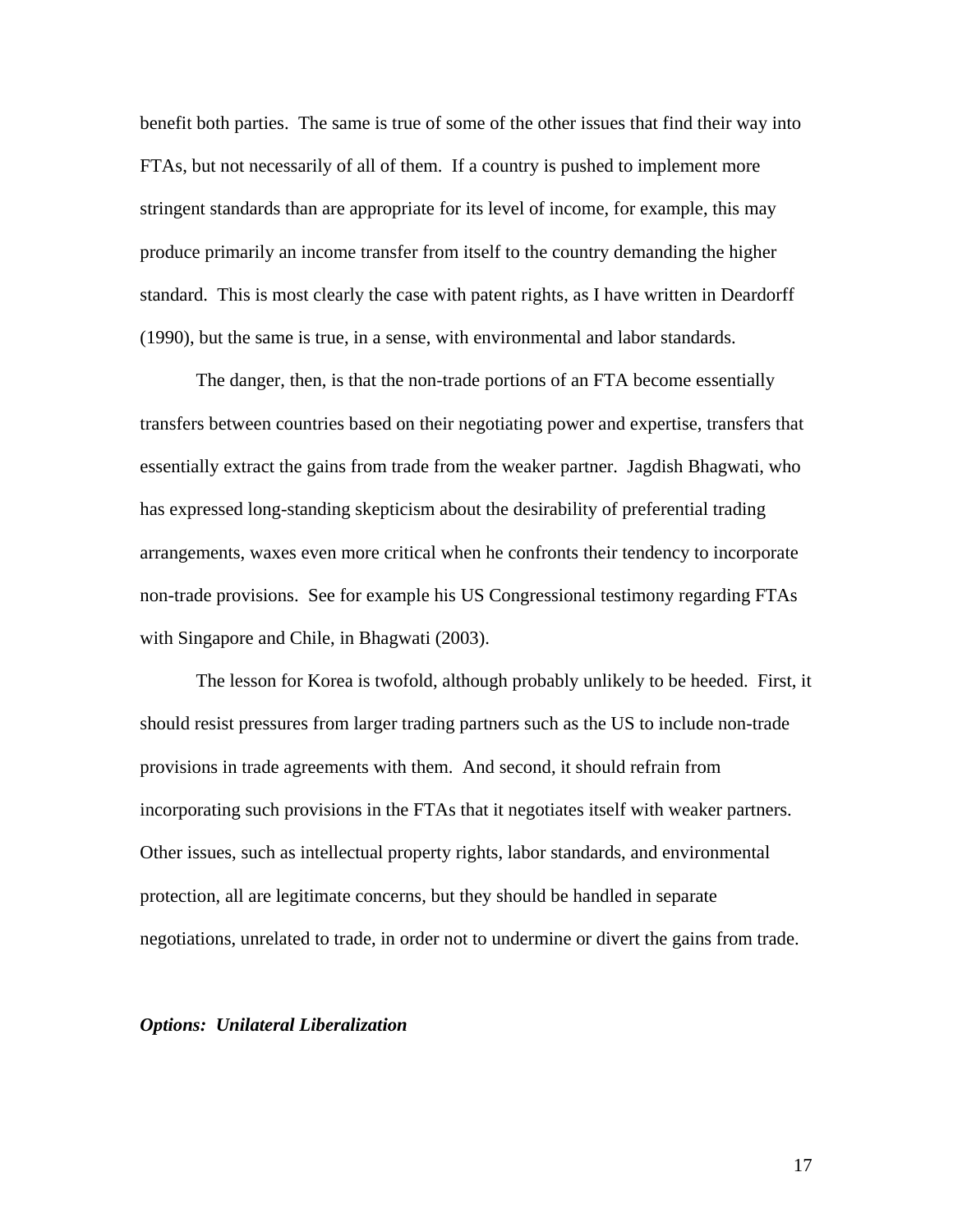The final, and certainly the simplest, option for any country is just to reduce its tariffs unilaterally. For any country whose tariffs are still high, which includes many developing countries, that is the option that any responsible economist would advocate. High tariffs are very costly to a country overall, and while reducing them is also costly to those they protect, the benefits of doing so are well known to outweigh the costs. Unilateral trade liberalization should be undertaken for the country's own sake, not because other countries demand it, and it should be done in such a way as to minimize the adverse effects on those who will bear the costs. This means that tariffs, once they are reduced to the point that they are not prohibitive, should be reduced gradually. If possible, the tariff reductions should also be accompanied by policies to assist displaced workers and firms in adjusting into new and expanding occupations and industries.

 None of this, however, is relevant for Korea, where tariffs are already relatively low. The average tariff on imports into Korea is less than ten percent. That, in my opinion, puts Korea in a different situation than high-tariff countries. No doubt that average tariff conceals individual tariffs that are much higher, and these should in principle be reduced unilaterally for the reason just stated. However, the fact that they remain high when average tariffs are low suggests that the political cost of reducing them may also be extreme. Therefore this advice is unlikely to be taken.

 What about the much larger number of tariffs that are not zero but also are not high? Doesn't the argument for unilateral trade liberalization apply to them as well, but to a smaller degree? Yes, but it is not the whole story. In a world of many tariffs, countries lose not only from their own tariffs but also from the tariffs of other countries, which limit the market access of their exports. These are most likely to be reduced either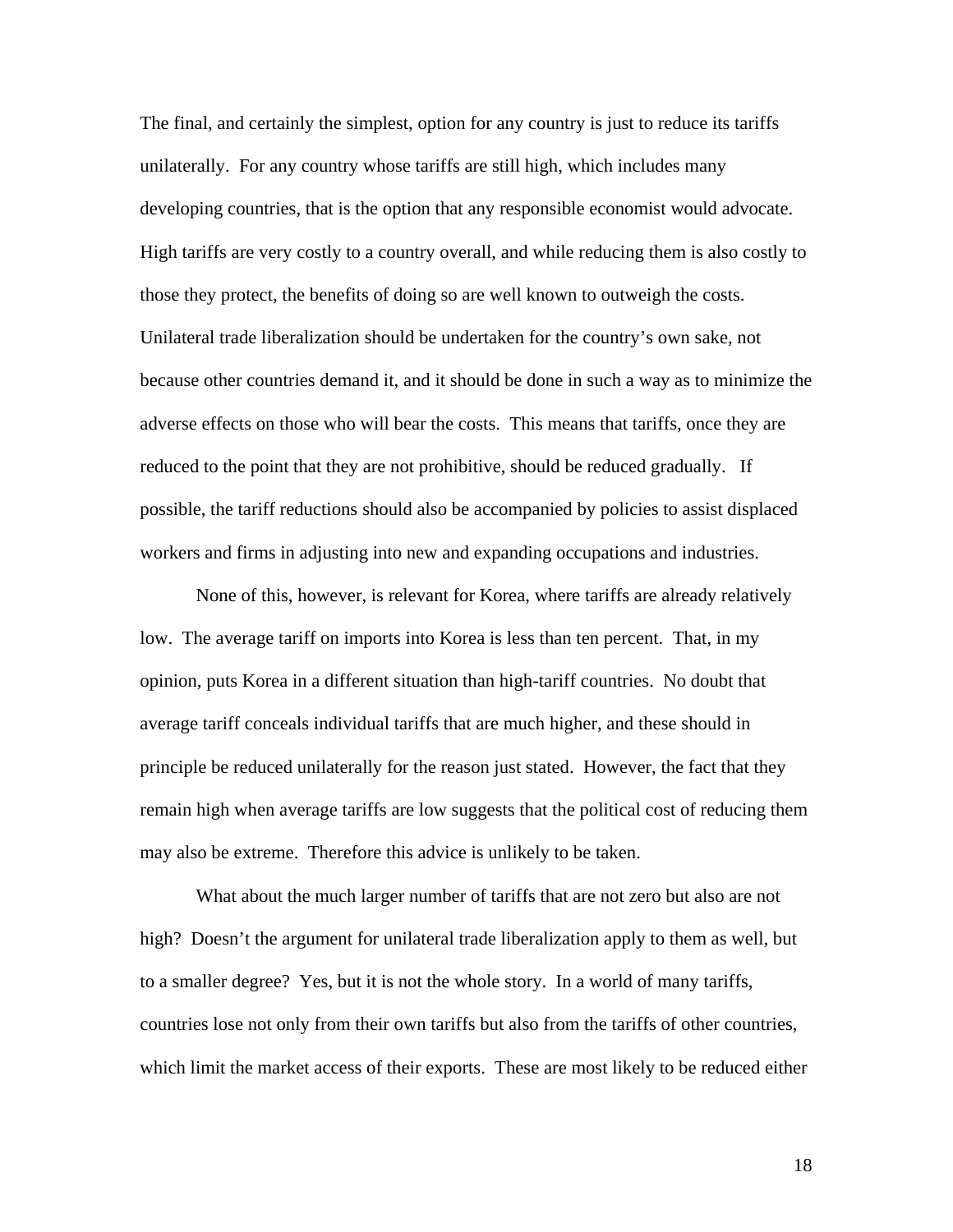in a multilateral trade negotiation like the Doha Round, or in bilateral and regional negotiations leading to FTAs. Since success of the Doha Round is uncertain, it makes sense for countries to pursue market access through FTAs.

 But FTA negotiations, more than multilateral ones, require the exchange of market access. If one party to a negotiation already has zero tariffs, then it may have nothing to offer in exchange for tariff reductions by another country. In that case it may find itself left outside of whatever bilateral and regional agreements are formed.

 A good example of this is Hong Kong, which for many years has had essentially zero tariffs. The only FTA that now includes Hong Kong is with China, of which politically it is formally a part. As far as I know, no other country is seriously proposing an FTA with Hong Kong, and the fact that its tariffs are already zero seems a plausible reason. Of course, Hong Kong is not suffering, but that is largely because it has been a tremendous beneficiary of the multilateral liberalizations that have brought tariffs in high income countries to the low levels that they are today.

 One might ask, if keeping low tariffs as bargaining chips for future negotiations is desirable, then why isn't keeping high tariffs for the same purpose even more desirable? Won't the concessions that a country is able to extract from other countries rise with the level of its own tariffs and thus the amount of market access that their removal can provide?

 The answer is yes, but the cost to the country of those higher tariffs rises even faster. A standard result in the theory of tariffs is that the dead weight loss due to a tariff rises with the square of the size of the tariff, as illustrated in Figure 3. This means, on the one hand, that low tariffs really are not very costly at all, while on the other hand large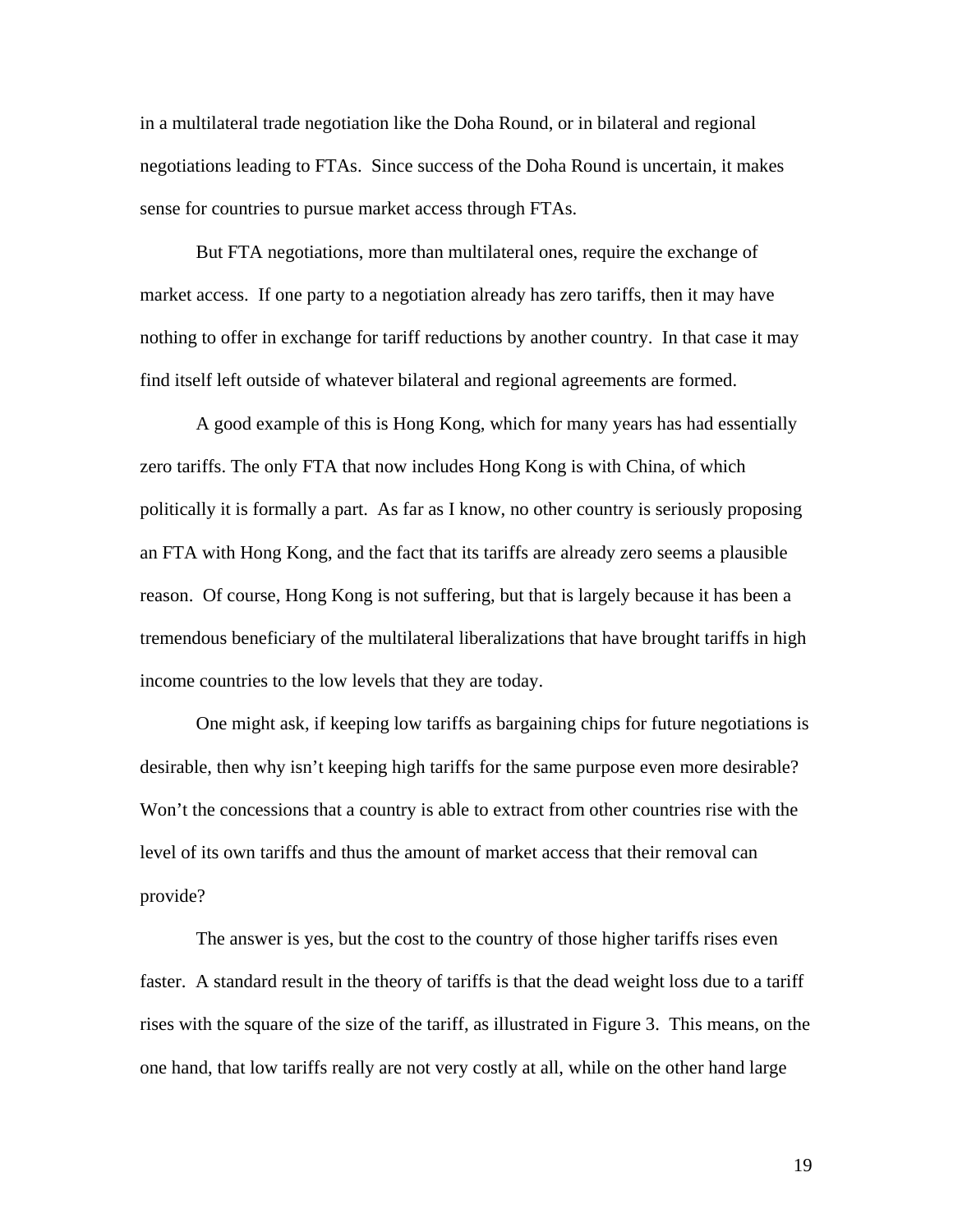tariffs are very costly indeed. For example, a 20% ad valorem tariff, though only four times as large as a 5% tariff, will cause a dead-weight loss that is 16 times as large. In contrast, the benefits that one country derives from another country's tariff reductions are roughly proportional to the reductions themselves, not their square. Thus large tariffs are simply too costly, relative to their value in negotiations, to use as bargaining chips.

 From this I conclude that Korea, most of whose tariffs are already low, should probably not engage in further unilateral liberalization, except perhaps in a few sectors where tariffs are still high and the political costs of reducing them can somehow be overcome. If the Doha Round were not moribund, my advice would be different. But if bilateral negotiations are likely to become the only means toward freer trade for Korea's exports, then keeping some low tariffs on imports with which to buy that access would be wise.

#### *Conclusion*

My advice to Korea, then, is for the most part to continue in the direction that it has been going, outside of the Doha Round. That is, unless the prospects for a successful Round improve, Korea should continue negotiating bilateral and regional free trade agreements with willing partners, taking care as far as possible to make these agreements as nondistorting (in their rules of origin) and open to other countries (in their accession clauses) as possible. These agreements should cover all traded sectors of the economy, if at all possible, and should avoid including non-trade issues. Korea should not give up on the world trading system, just because the Doha Round may have failed, by increasing its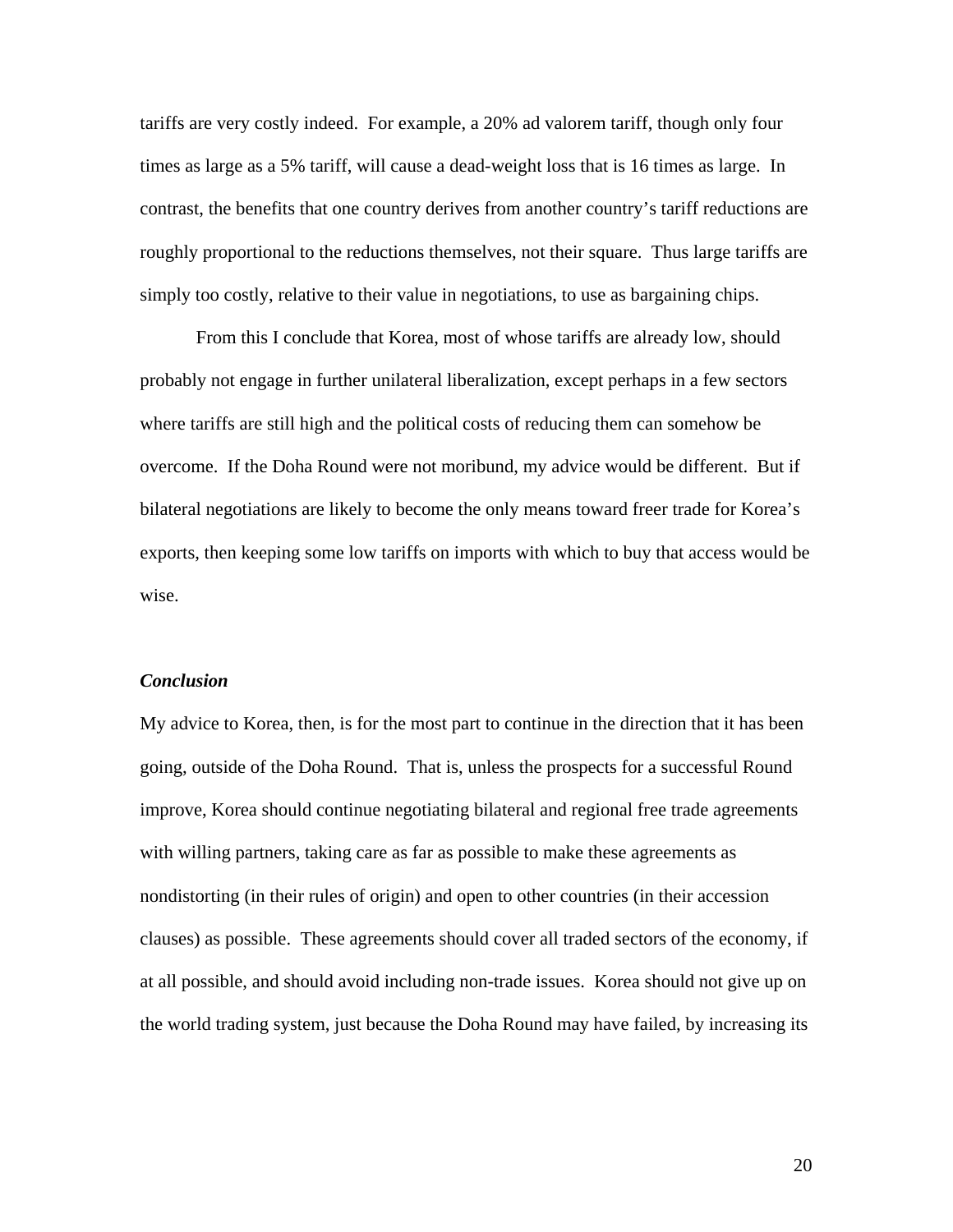levels of protection, but neither should it unilaterally reduce its tariffs that are already relatively low.

 I must emphasize, however, that this advice is conditional on the failure of the Doha Round. If prospects for those negotiations somehow improve, then Korea should – and I am confident that it will – become a more active proponent of multilateral liberalization within the Round. Korea's economic success over the last several decades has been remarkable, and it has come in large part from its participation in the world trading system. Continuing that success through bilateral and regional trade agreements may be possible, but these will never benefit Korea or the world as much as multilateral liberalization.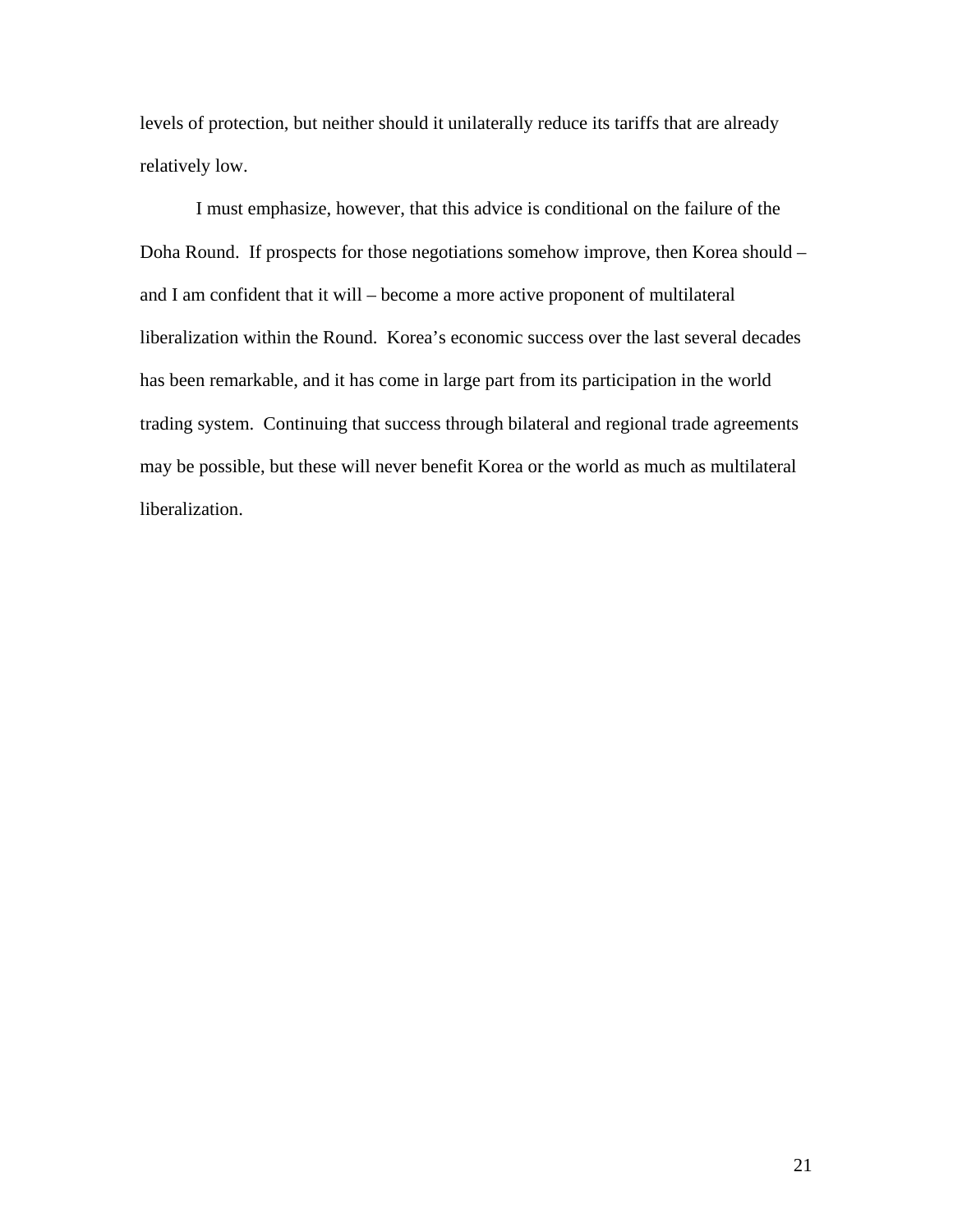Figure 1



Source: WTO, http://www.wto.org/english/tratop\_e/dispu\_e/dispu\_status\_e.htm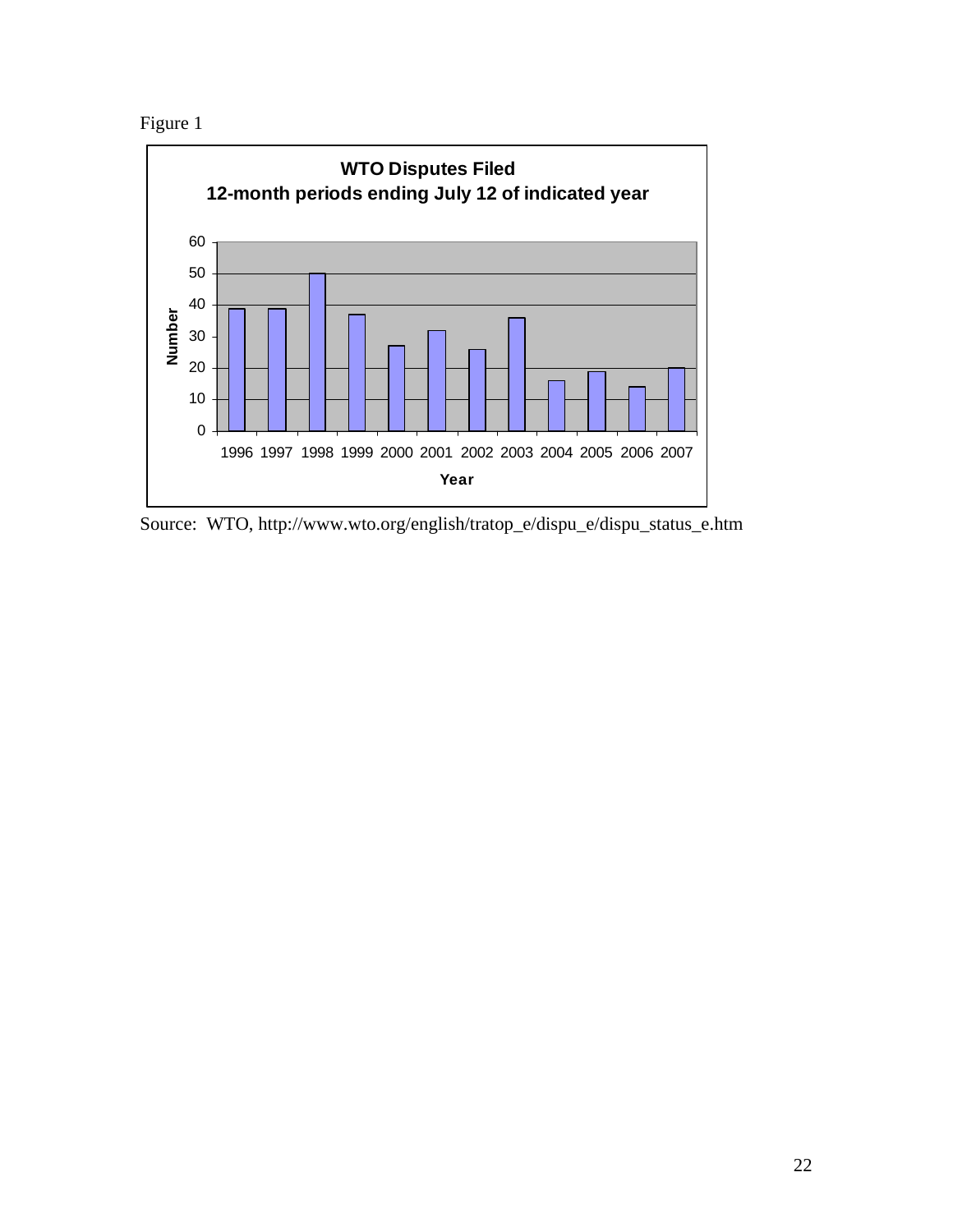#### Figure 2

### **Evolution of Regional Trade Agreements in the world, 1948-2006**

The following Chart shows all RTAs notified to the GATT/WTO (1948-2006), including inactive RTAs, by year of entry into force.



Source: WTO Secretariat, [http://www.wto.org/english/tratop\\_e/region\\_e/regfac\\_e.htm](http://www.wto.org/english/tratop_e/region_e/regfac_e.htm)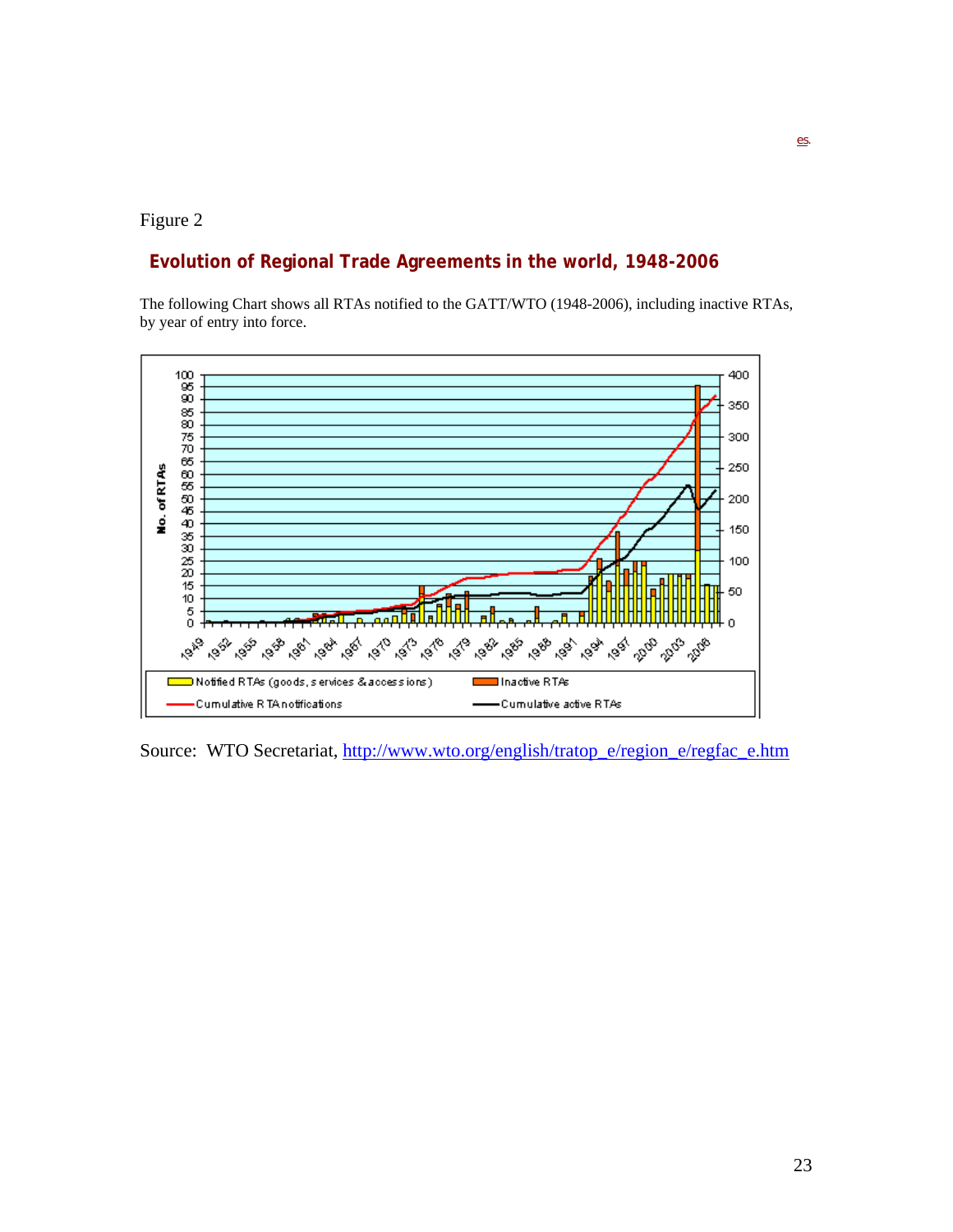Figure 3 Dead-Weight Loss Due to a Tariff



Tariff